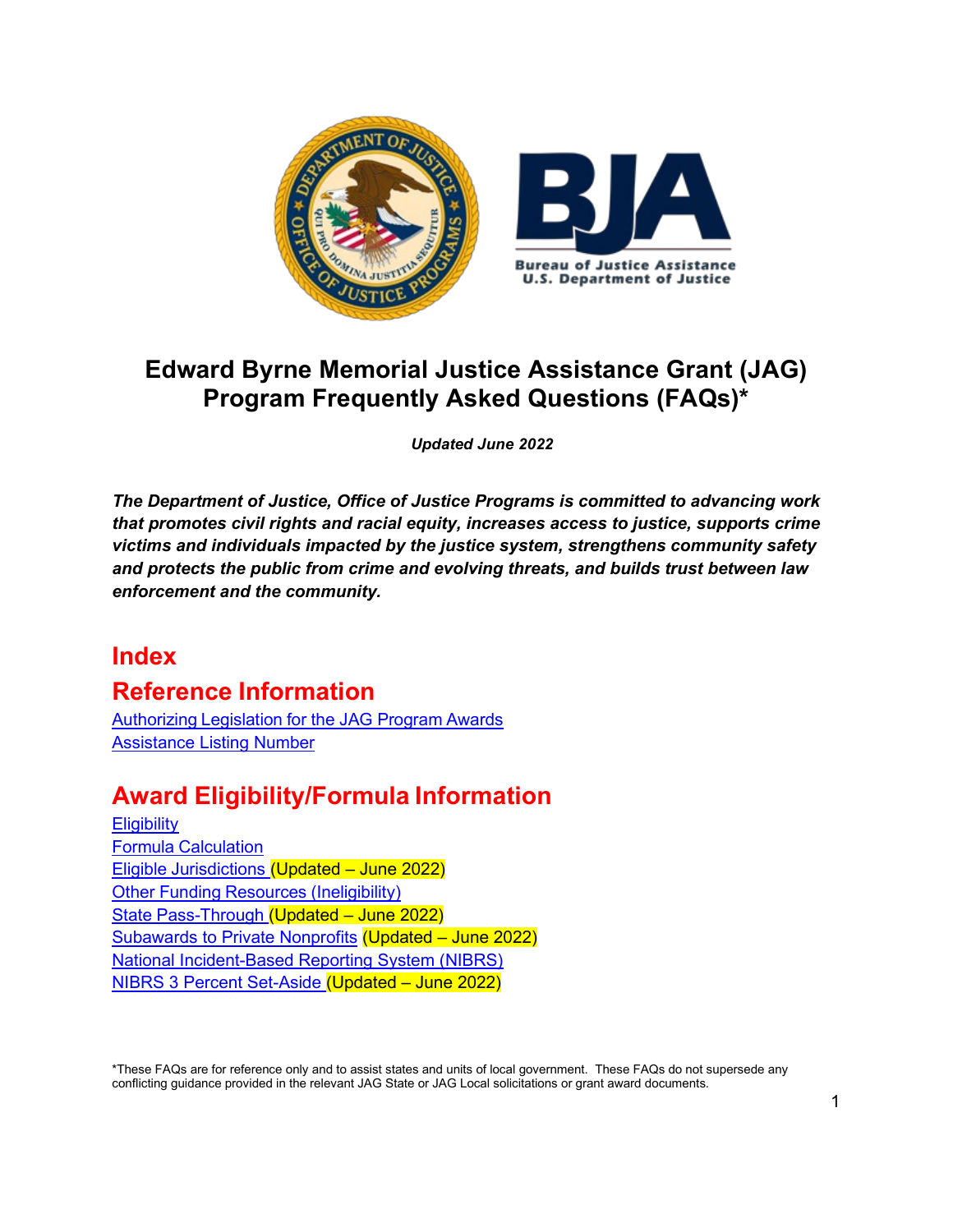# **Potential Funding Reductions**

[SORNA](#page-8-0) Penalty SORNA [Compliance](#page-9-0) Bonus Funds PREA [Reduction](#page-10-0) PREA [Compliance](#page-10-1) Bonus Funds (New – June 2022)

# **Application Requirements**

[How to Apply](#page-11-0) [Unique Entity Identifiers](#page-11-1) (UEI) (Updated – June 2022) [Authorized Representative Selection](#page-12-0) System for Award [Management](#page-12-1) (SAM) Project and Budget [Periods](#page-12-2) 30-day Governing Body Review [Requirement](#page-13-0) Public Comment [Requirements](#page-13-0) [Signature Authority for Chief Executive Certification](#page-13-0)

# **Use of Funds**

<span id="page-1-0"></span>[Allowable Uses of JAG Funds](#page-14-0) [Security of At-risk Nonprofit Organizations](#page-15-0) [Election Security](#page-15-1) [Prohibited Uses](#page-15-1) of JAG Funds [Obligations and Expenditures Prior to Award date](#page-17-0) [Vehicle Lease/Rental](#page-18-0) [Contruction and renovation](#page-18-1) [Fugitive Safe Surrender and Counterring Violent Extremism](#page-19-0) [Confidential Funds](#page-18-2) [Administrative Funds](#page-19-1) **[Commingling](#page-1-0)** [Sole Source](#page-19-2) **Supplanting** [Body Armor Purchases](#page-21-0) (Updated – June 2022) [Body-Worn Camera Purchases](#page-22-0) [Opiod Overdose Reversal Agents and Medication-assisted Treatment](#page-23-0) [Membership Dues](#page-23-1) [GPS Trackers](#page-23-2) [Funds for Indigent Defense](#page-23-3) DNA Testing [and Allowable Purchases](#page-24-0) [Caps on Overtime Pay](#page-24-1) [Other Potential Funding Uses](#page-25-0) (New – June 2022)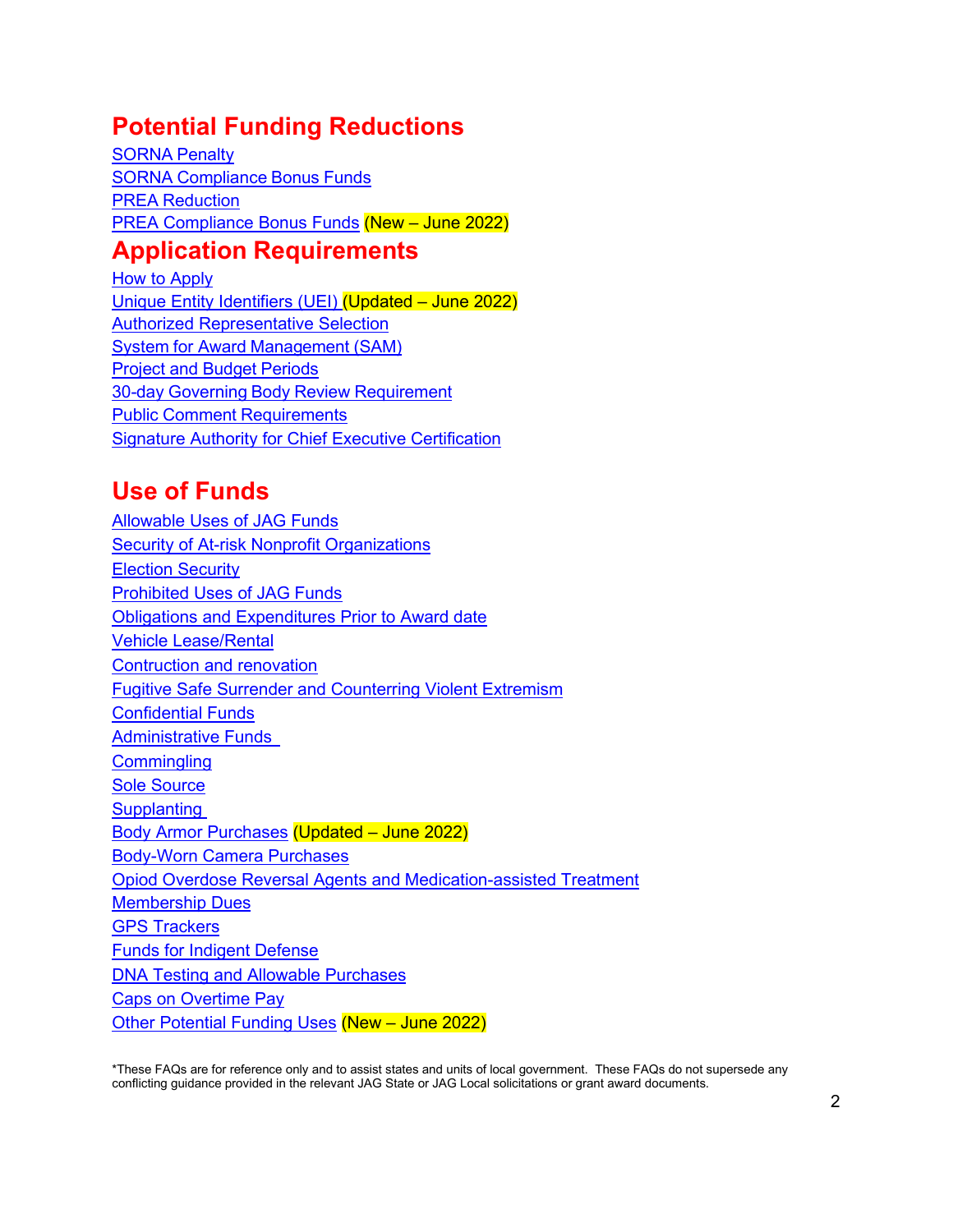[Technological Devices, Artifical Intelligence, and Other Data-driven Solutions](#page-26-0) **[Canines](#page-26-1)** 

# **Disparate Information**

[Understanding](#page-26-2) Disparity [Determining](#page-27-0) the Fiscal Agent for a Disparate Application Disparate Memorandum of [Understanding](#page-27-0) (MOU) Requirements [Chief Executive Certification: Governing](#page-27-1) Body Review/ Public Comment Requirements [Disclosure of Duplication](#page-27-2) in Cost Items

# **Reporting and Special Condition Requirements**

Reporting [Requirements](#page-28-0) Task Force [Training](#page-29-0) [Death in Custody Reporting Act \(DCRA\) Reporting Requirement](#page-30-0)

# **Award Administration**

Award Notification and [Post-Award](#page-31-0) Instructions [Updating Contact Information](#page-31-1) [Post-Award](#page-31-2) Instructions (including award acceptance and declination) JAG Award [Payments](#page-31-3) [JAG Trust Fund Requirement for Advance Drawdowns](#page-32-0) Period of [Expenditure](#page-32-1) State Administering Agency (SAA) [Pass-Through](#page-32-2) Waiver State [Administering](#page-32-3) Agency (SAA) Strategic Plan Budget [Modification](#page-33-0) Process Closeout Policies and [Procedures](#page-34-0) [Feature Stories](#page-34-1)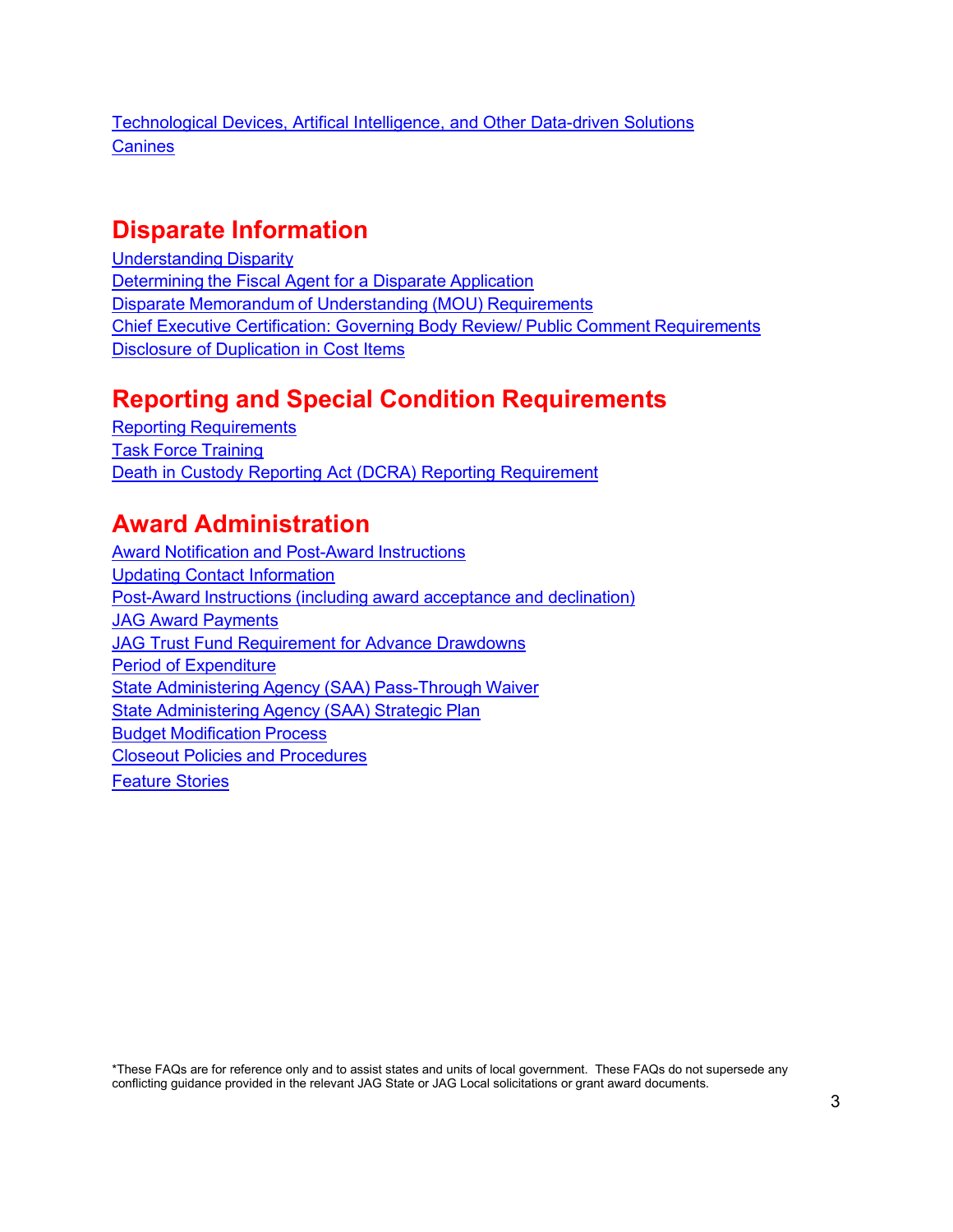# **Reference Information**

#### <span id="page-3-0"></span>*What is the authorizing legislation for the Edward Byrne Memorial Justice Assistance Grant (JAG) Program?*

The [JAG Program statute](https://uscode.house.gov/view.xhtml?path=/prelim@title34/subtitle1/chapter101/subchapter5/partA&edition=prelim) is Subpart I of Part E of Title I of the Omnibus Crime Control and Safe Streets Act of 1968, (codified at 34 U.S.C. 10151-10158); Title I of Pub. L. No. 90-351 (generally codified at 34 U.S.C. 10151-10726); see also 28 U.S.C. 530C(a).

#### <span id="page-3-1"></span>*What is Assistance Listing number for the JAG program?*

The Assistance Listing number for the JAG program (state and local) is [16.738.](https://sam.gov/fal/9f5bc1d0c6c44326b584b4bd83c21a1e/view)

# **Award Eligibility/Formula Information**

#### <span id="page-3-2"></span>*What entities are eligible and where is the eligibility list located?*

There are two kinds of formula awards available under the JAG program.

- **JAG State awards:** Only states may apply under this solicitation, and states must designate a single State Administering Agency (SAA) that has authority to apply on their behalf. By law, for purposes of the JAG Program, the term "states" includes the District of Columbia, the Commonwealth of Puerto Rico, the Northern Mariana Islands, the U.S. Virgin Islands, Guam, and American Samoa.
- **JAG Local awards:** Only units of local government appearing on the JAG Allocations List may apply under this solicitation. The full list of eligible units of local governments for the current fiscal year, once available, will be posted on the JAG web page at: **Edward Byrne** [Memorial Justice Assistance Grant \(JAG\) Program | Overview | Bureau of Justice](https://bja.ojp.gov/program/jag/overview?Program_ID=59)  [Assistance \(ojp.gov\).](https://bja.ojp.gov/program/jag/overview?Program_ID=59) By law, for purposes of the JAG Program, the term "units of local government" includes a town, township, village, parish, city, county, borough, or other generalpurpose political subdivision of a state, or it may be a federally recognized Indian tribal government that performs law enforcement functions (as determined by the Secretary of the Interior). A unit of local government may be any law enforcement district or judicial enforcement district established under applicable state law with authority to independently establish a budget and impose taxes; for example, in Louisiana, a unit of local government means a district attorney or parish sheriff.

*Why are two eligibility categories included within the Local JAG solicitation?* Beginning in Fiscal Year (FY) 2020, there are two categories for eligible units of local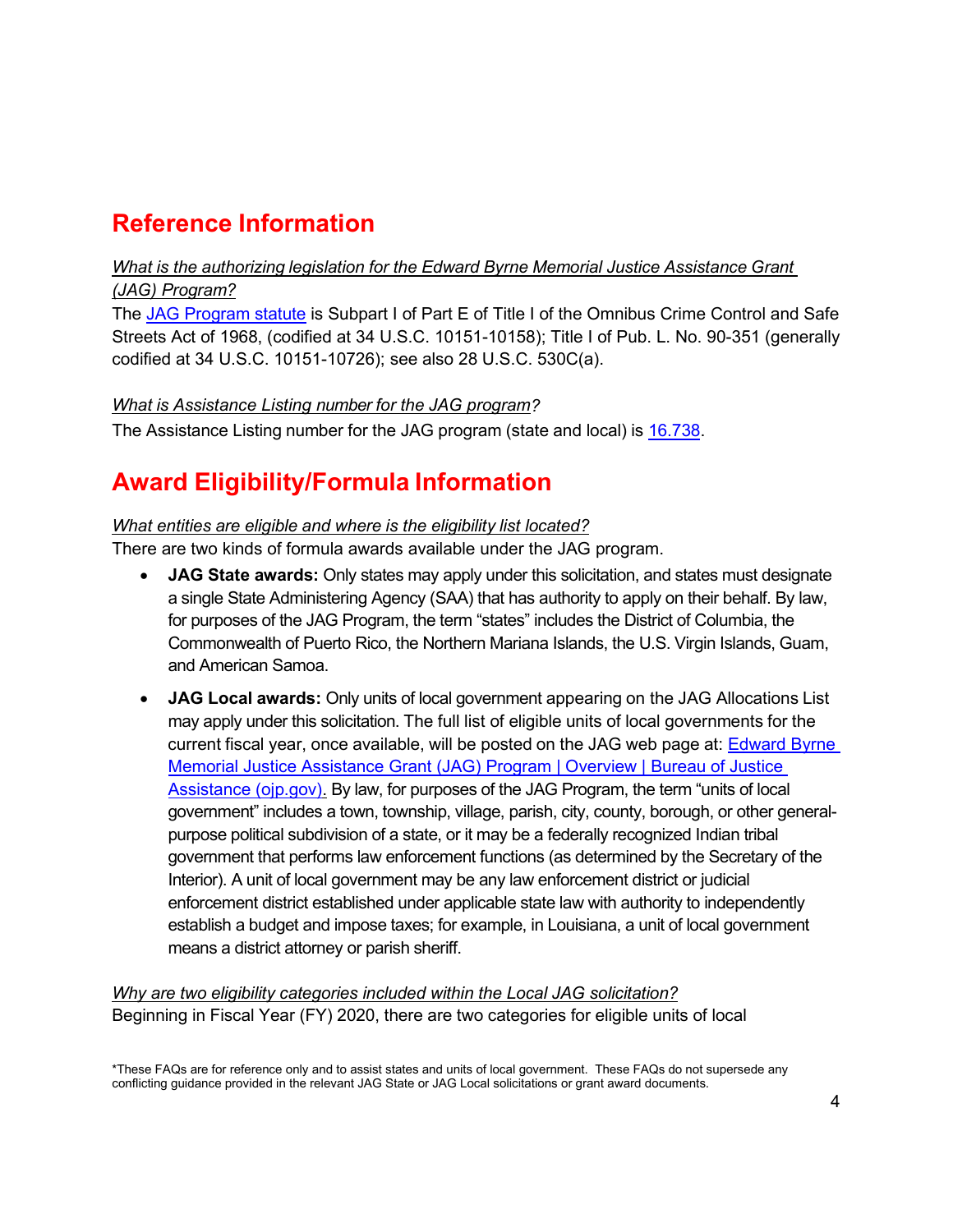government to apply under as stipulated below. This change was intended to streamline and expedite the application process, as well as reduce the burden of certain types of reporting for eligible applicants receiving awards of less than \$25,000.

Category 1 – Eligible Allocation Amounts of Less than \$25,000: Units of local government that are listed on the JAG web page as eligible for an allocation amount of less than \$25,000 should apply under Category 1. This includes direct and joint (disparate) allocations. Category 1 awards of less than \$25,000 are 2 years in length. Extensions of up to 2 years can be requested for these awards via JustGrants no fewer than 30 days prior to the grant end date and will be automatically granted upon request.

Category 2 – Eligible Allocation Amounts of \$25,000 or More: Units of local government that are listed on the JAG web page as eligible for an allocation amount of \$25,000 or more should apply under Category 2. This includes direct and joint (disparate) allocations. Category 2 awards of at least \$25,000 are 4 years in length. Extensions beyond this period may be made on a case-bycase basis at the discretion of the BJA and must be requested via JustGrants no fewer than 30 days prior to the grant end date.

All awards are subject to the availability of appropriated funds and to any modifications or additional requirements that may be imposed by [statute.](https://uscode.house.gov/view.xhtml?path=/prelim@title34/subtitle1/chapter101/subchapter5/partA&edition=prelim)

#### <span id="page-4-0"></span>*How is the formula calculated?*

JAG awards are based on a statutory formula as described below:

Once each fiscal year's overall JAG Program funding level is determined, BJA works with the Bureau of Justice Statistics (BJS) to begin a four-step grant award calculation process, which, in general, consists of:

- 1. Computing an initial JAG allocation for each state based on its share of violent crime and population (weighted equally).
- 2. Reviewing the initial JAG allocation amount to determine if the state allocation is less than the minimum award amount defined in the JAG legislation (0.25 percent of the total). If this is the case, the state is funded at the minimum level, and the funds required for this are deducted from the overall pool of JAG funds. Each of the remaining states receives the minimum award plus an additional amount based on its share of violent crime and population.
- 3. Dividing each state's final award amount (except for the territories and District of Columbia) between the state and its units of local governments at a rate of 60 and 40 percent, respectively.
- 4. Determining the unit of local government award allocations, which are based on their

<sup>\*</sup>These FAQs are for reference only and to assist states and units of local government. These FAQs do not supersede any conflicting guidance provided in the relevant JAG State or JAG Local solicitations or grant award documents.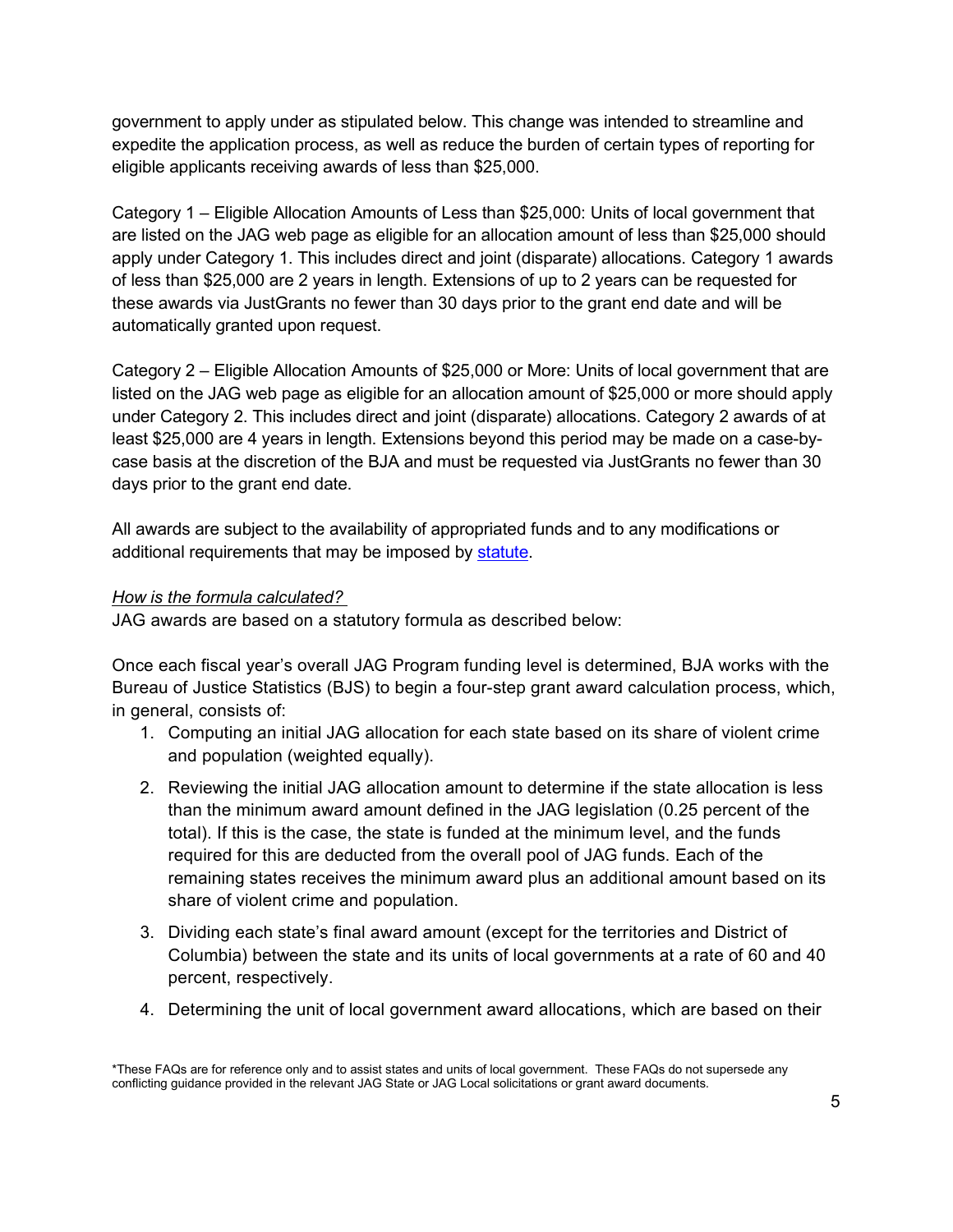proportion of the state's 3-year violent crime average. If the "eligible award amount" for a particular unit of local government as determined on this basis is \$10,000 or more, then the unit of local government is eligible to apply directly to the Office of Justice Programs (OJP) (under the JAG Local solicitation) for a JAG award. If the "eligible award amount" to a particular unit of local government as determined on this basis would be less than \$10,000, the funds are not made available for a direct award to that particular unit of local government, but instead are added to the amount that otherwise would have been awarded to the state. (The state's obligations with respect to this additional amount for the "less-than-\$10,000 jurisdictions" are summarized below.)

#### <span id="page-5-0"></span>*Why would a local jurisdiction not receive an allocation?*

Eligible allocations under the JAG Program are posted annually on the JAG web page under "Funding Information."

A jurisdiction is only eligible to receive a direct JAG award if the formula allocation is \$10,000 or more and they are not part of a disparate group (see "Disparate Information"). Award allocations to units of local government are based on the share of violent crimes reported by the law enforcement agencies in the state. The sum of these reports within each state is computed to determine the jurisdiction's share of the total local award allocation. If a local jurisdiction's calculated allocation is less than \$10,000, the funds are provided to the state. The state must provide the additional funds included in its award to state police departments that provide criminal justice services to the "less-than-\$10,000 jurisdictions" within the state and/or subaward the funds to such jurisdictions.

<span id="page-5-1"></span>*Is there funding available for jurisdictions that do not qualify for a direct award?* Jurisdictions that do not qualify for a direct award under the JAG Program may reach out to their respective SAA to determine whether subaward funding is available. SAA contact information can be found at: [State Administering Agencies | Overview | Office of Justice Programs \(ojp.gov\).](https://www.ojp.gov/funding/state-administering-agencies/overview)

#### <span id="page-5-2"></span>*Are states required to pass-through funding to local jurisdictions?*

Yes. There are two types of pass-through requirements for states. A state that applies for and receives a JAG award must:

• Pass-through a predetermined percentage of funds to "units of local government." (For purposes of the JAG Program, a "unit of local government" includes a city, county, township, town, and certain federally recognized American Indian tribes.) This predetermined percentage (often referred to as the "variable pass-through" or "VPT") is calculated by OJP's BJS based on the total criminal justice expenditures by the state and its units of local government. The variable pass-through percentages that will apply to an award to a recipient state can be found at: **Edward Byrne Memorial Justice Assistance** [Grant \(JAG\) Program | JAG Variable Pass-Through \(VPT\) Information | Bureau of](https://bja.ojp.gov/program/jag/jag-variable-pass-through-vpt-information)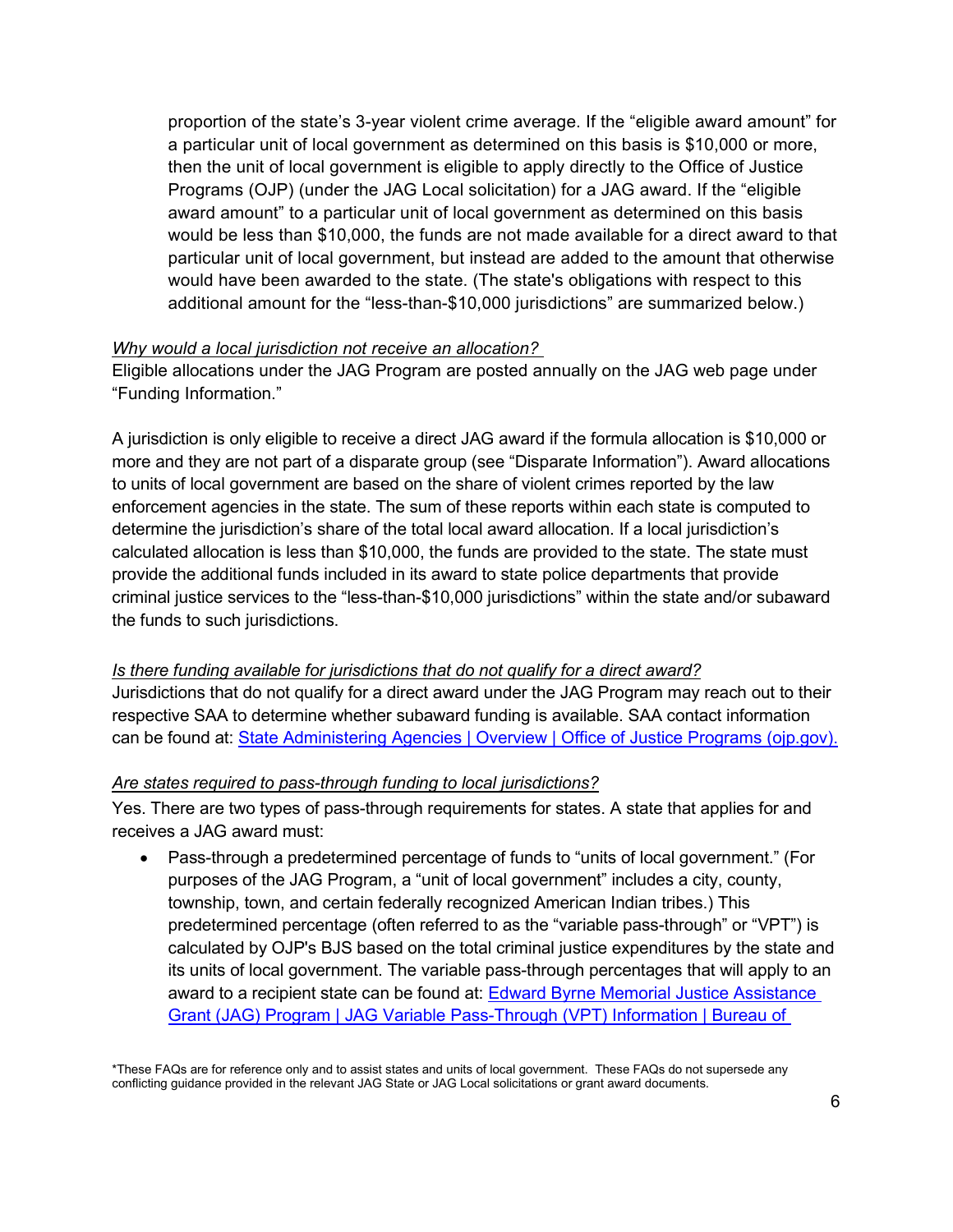[Justice Assistance \(ojp.gov\).](https://bja.ojp.gov/program/jag/jag-variable-pass-through-vpt-information) (If a state believes the VPT percentage has been calculated incorrectly, the state may provide pertinent, verifiable data to BJA and ask OJP to reconsider.)

• Appropriately use or distribute those funds that are *added* to the state's award because certain units of local government within the state are ineligible for a direct award of JAG funds because the unit of local government's calculated allocation is less than \$10,000 (These units of local government sometimes are referred to as "less-than-\$10,000 jurisdictions.") The state must provide these additional funds included in its JAG award to state police departments that provide criminal justice services to the "less-than-\$10,000 jurisdictions" within the state and/or subaward the funds to such jurisdictions.

# <span id="page-6-0"></span>*Is it possible for a recipient to make subawards to private and nonprofit neighborhood or community-based organizations?*

Yes, a JAG recipient can make a subaward for the following purposes: (1) criminal justice projects that would benefit the entire state, (2) a criminal justice project that will benefit a local jurisdiction, and (3) a private nonprofit that is in partnership with a local law enforcement agency to provide criminal justice services to designated "units of local government." The primary purpose of the subawards, however, must meet the requirements of JAG Program areas under 34 U.S.C. § 10152(a)(1). Note: States may not utilize required pass-through funds for subawards to **private and nonprofit neighborhood or community-based organizations without express prior approval through a Grant Award Modification (GAM). See "Award Administration."**

See reference: [34 U.S.C. § 10152](https://uscode.house.gov/view.xhtml?path=/prelim@title34/subtitle1/chapter101/subchapter5/partA&edition=prelim) (b),

[a] State or unit of local government may, in using a grant under [the JAG award], use all or a portion of that grant to contract with or make one or more subawards to one or more

(1) Neighborhood or community-based organizations that are private and nonprofit

(2) Units of local government

#### *What is the National Incident-Based Reporting System (NIBRS)?*

NIBRS was implemented to improve the overall quality of crime data collected by law enforcement and captures details on each single crime incident — as well as on separate offenses within the same incident — including information on victims, known offenders, relationships between victims and offenders, arrestees, and property involved in the crime.

Unlike data reported through the Federal Bureau of Investigation's (FBI's) Uniform Crime Reporting (UCR) Program's traditional Summary Reporting System (SRS) — an aggregate

<sup>\*</sup>These FAQs are for reference only and to assist states and units of local government. These FAQs do not supersede any conflicting guidance provided in the relevant JAG State or JAG Local solicitations or grant award documents.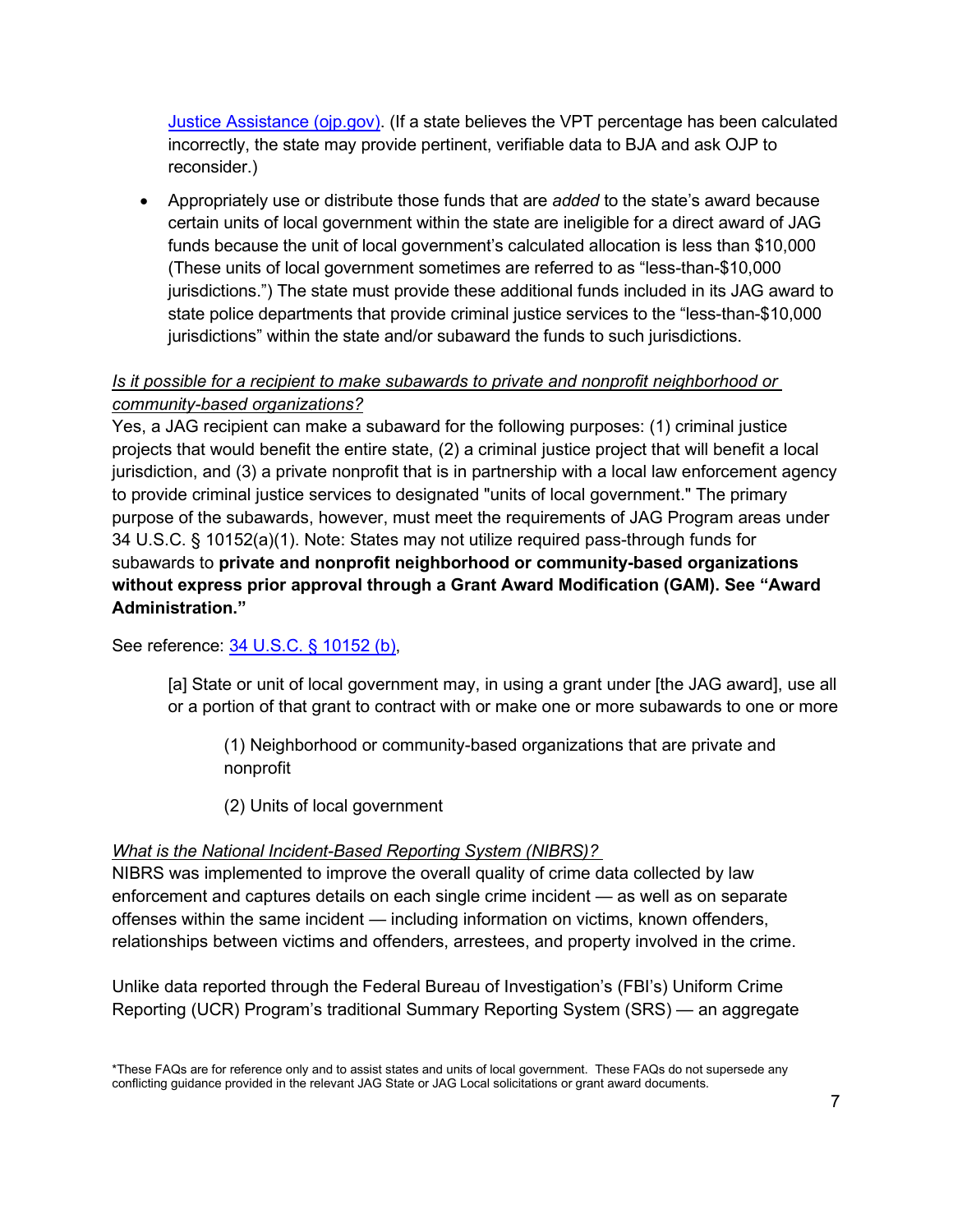monthly tally of crimes — NIBRS data goes much deeper because of its ability to provide circumstances and context for crimes. NIBRS includes all offenses within a single incident and additional aspects about each event like location, time of day, and whether the incident was cleared. Ultimately, NIBRS will improve the detail and overall quality of crime data, which will help law enforcement and communities around the country use resources more strategically and effectively.

<span id="page-7-0"></span>*Is a NIBRS 3 percent set-aside required for JAG recipients not certified as NIBRS compliant?* BJA required, through the application of an award condition, direct FY 20[1](#page-7-1)8<sup>1</sup> – FY 2021 JAG award recipients not certified as NIBRS compliant to set aside 3 percent of their JAG award toward achieving full compliance with the FBI's NIBRS data submission requirements under the UCR Program. For FY 2022 awards and forward, BJA will no longer require recipients to dedicate 3 percent of their award toward NIBRS compliance. Note: This is not a retroactive change, and FY 2018 – FY 2021 JAG award recipients that have not yet reached NIBRS compliance must continue to meet the NIBRS set-aside requirement.

#### *Why did BJA require a 3 percent set-aside related to NIBRS compliance from FY 2018 – FY 2021?*

In FY 2016, the FBI formally announced its intention to sunset the UCR Program's traditional Summary Reporting System and replace it with the UCR Program's National Incident-Based Reporting System. As of January 1, 2021, the FBI's NIBRS is the law enforcement crime data reporting standard for the nation, and SRS data are no longer accepted by the UCR Program. By statute, JAG Program awards are calculated using summary Part 1 violent crime data from the FBI's UCR Program. (See [34 U.S.C. § 10156.](https://uscode.house.gov/view.xhtml?path=/prelim@title34/subtitle1/chapter101/subchapter5/partA&edition=prelim)) Eventually, JAG Program awards will be calculated using NIBRS data, and NIBRS compliance will impact JAG Program eligibility.

#### *Does the NIBRS set-aside requirement for FY 2018 – FY 2021 awards apply to subawards?*

The requirement for a NIBRS set-aside is not applicable to subawards from states. Rather, state JAG recipients must ensure that at least 3 percent of the total award amount is used toward NIBRS compliance, unless the FBI has certified that the state is already NIBRS compliant.

The requirement for a NIBRS set-aside is applicable to all jurisdictions in a disparate group but is not otherwise applied to subawards. Recipients serving as fiscal agent for "disparate jurisdictions" (as defined at  $34 \text{ U.S.C. } 10156(d)(4)$ ) must pass this requirement through to subawards in other localities in the disparate jurisdiction so that each locality in a disparate jurisdiction group dedicates at least 3 percent of award funds to NIBRS compliance, unless, with respect to each locality in the disparate jurisdiction group, evidence of NIBRS compliance has been submitted to and approved by BJA.

#### *How should FY 2018 – FY 2021 JAG recipients communicate NIBRS compliance to BJA?*

<span id="page-7-1"></span><sup>1</sup> U.S. territories and tribal jurisdictions were not subject to the 3 percent NIBRS set-aside in FY 2018.

<sup>\*</sup>These FAQs are for reference only and to assist states and units of local government. These FAQs do not supersede any conflicting guidance provided in the relevant JAG State or JAG Local solicitations or grant award documents.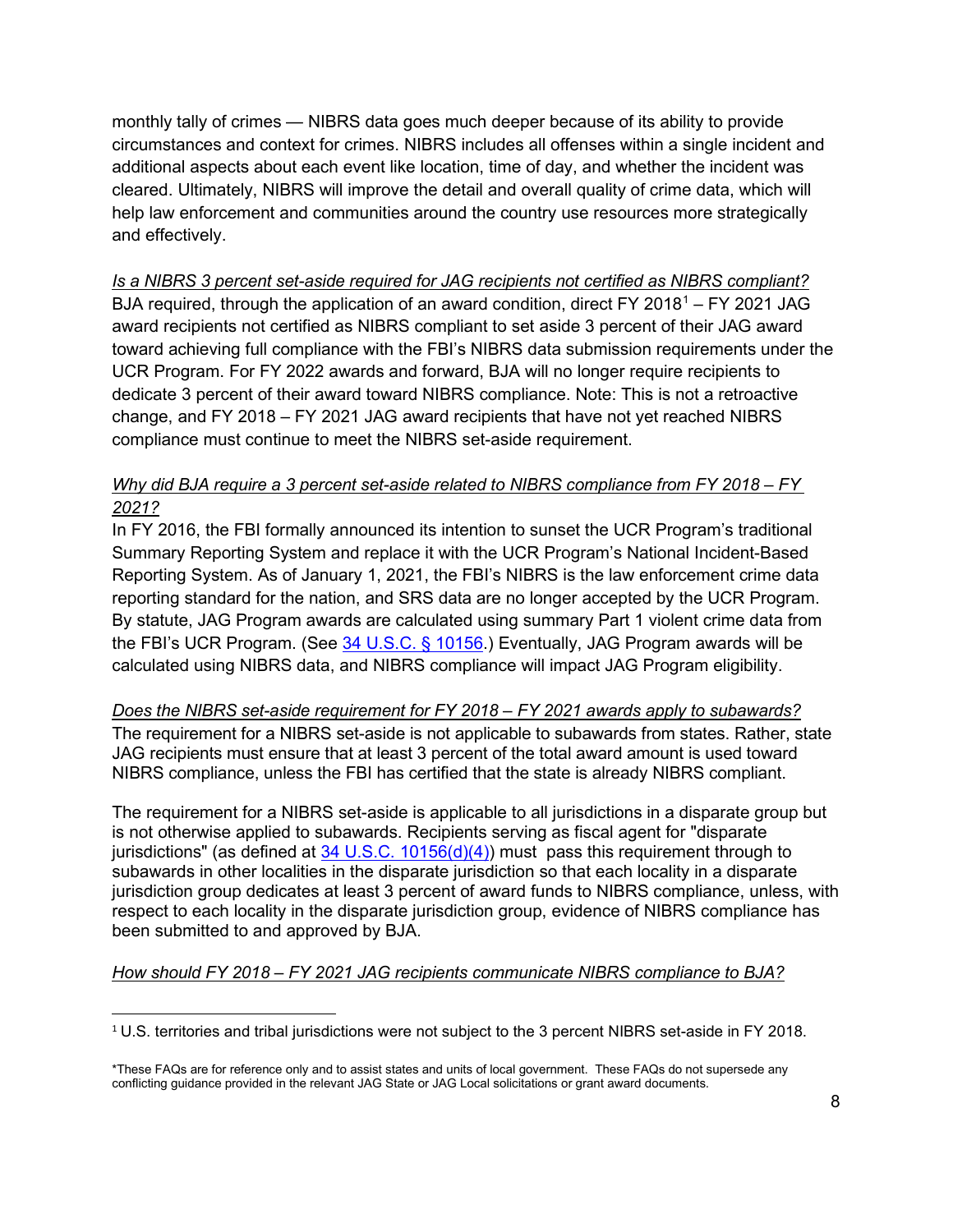Grant recipients that achieve full compliance with NIBRS should email evidence of NIBRS compliance (written documentation from the FBI and/or their state-certified NIBRS compliance) to their grant manager listed in OJP's JustGrants System. Upon review of the documentation submitted, BJA will confirm the NIBRS compliance and then clear any withholding special condition associated with the NIBRS set-aside requirement. Grant recipients must retain documentation on file that demonstrates the FBI certification of NIBRS compliance. Such documentation must be made available for BJA review upon request.

#### *What are some examples of costs and projects that relate to NIBRS implementation?*

Examples of costs and projects that relate to NIBRS implementation at the state or local level that could be funded under the JAG Program include: software, hardware, and labor that directly support or enhance a state or agency's technical capacity for collecting, processing, and analyzing data reported by local law enforcement (LE) agencies and then submitting NIBRS data to the FBI; training personnel responsible for the state's Incident-Based Reporting (IBR) Program on receiving, processing, analyzing, and validating incident-based data from local LE agencies in their state; training local agencies in how to collect and submit NIBRS data; and technical assistance for LE agency personnel responsible for (1) managing the agency's crime incident data, (2) processing and validating the data, and (3) extracting and submitting IBR data to the state UCR Program according to the states and/or directly to the FBI according to the NIBRS standard.

#### *If our state or unit of local government has already budgeted funding for NIBRS-related projects, should JAG funds still be set aside for this purpose for FY 2018 – FY 2020 awards?*

Yes, the 3 percent set-aside is applicable for FY 2018 – FY 2020 awards until the FBI (or state for local units) has certified NIBRS compliance. States and units of local government should be cognizant of supplanting and not budget JAG funds for the exact same NIBRS-related project. For example, if local funds are budgeted for software, then JAG funds could be set aside to support training. Once a state or unit of local government is certified as NIBRS compliant, the grantee may submit a change-of-scope Grant Award Modification to BJA and reallocate any remaining set-aside funds.

# **Potential Funding Reductions**

#### *Are JAG awards subject to any automatic statutory reductions?*

A state allocation of a JAG award is subject to two potential funding reductions for noncompliance under the Sex Offender Registration and Notification Act (SORNA) and the Prison Rape Elimination Act (PREA).

#### <span id="page-8-0"></span>*What is the potential funding reduction under the Sex Offender Registration and Notification Act (SORNA)?*

SORNA, which is Title I of the Adam Walsh Child Protection and Safety Act of 2006, mandates a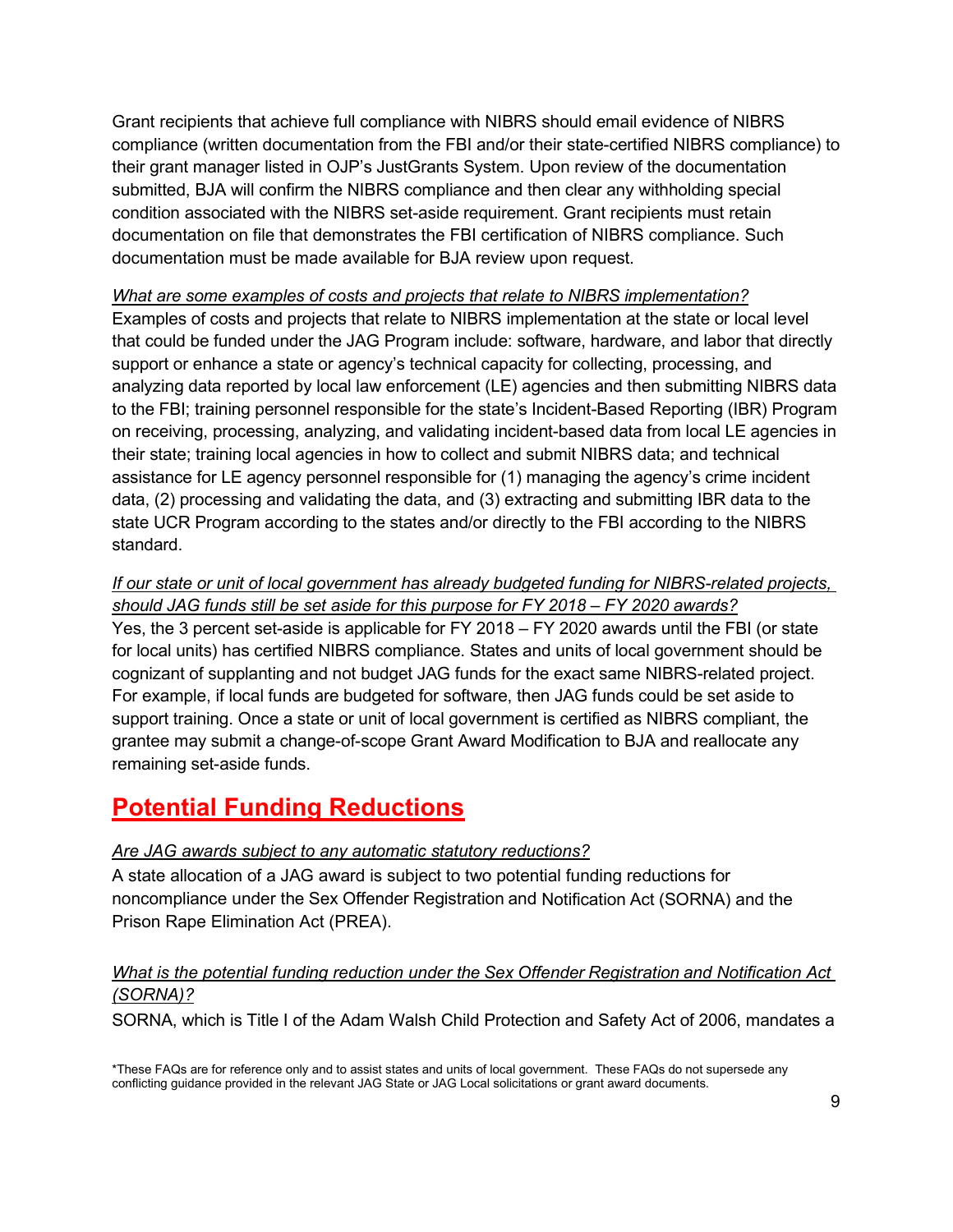10 percent reduction in JAG award to a "state" that has failed to substantially implement SORNA. For such states, the 10 percent reduction has been applied to JAG awards since FY 2012 and will continue to be applied in each subsequent year until the JAG recipient has substantially implemented SORNA. Further, states that have substantially implemented SORNA have an ongoing obligation to maintain that status each year. A JAG reduction will be applied each year that a jurisdiction fails to substantially implement SORNA.

A reduction of a JAG award to a state under the provisions of SORNA will **not** affect the portion of the JAG award that is reserved for local jurisdictions.

For Frequently Asked Questions on SORNA, please refer here: [https://smart.ojp.gov/faqs.](https://smart.ojp.gov/faqs)

#### *How is the SORNA funding reduction calculated?*

The example below illustrates how the SORNA funding reduction is assessed against a state that did not implement SORNA.

If BJA initially calculated that the state is eligible to receive a JAG allocation of \$3,000,000, the 10 percent JAG reduction would be calculated as follows:

- 1. The mandatory pass-through amount of \$1,200,000 (based on the state's mandatory 40 percent pass-through) is subtracted from the \$3,000,000 — resulting in \$1,800,000.
- 2. The "less than \$10,000" allocation for the state (\$250,000) is then added to the \$1,800,000 — resulting in \$2,050,000.
- 3. The 10 percent JAG reduction is then assessed on the \$2,050,000 amount (\$2,050,000 x .10) — resulting in a SORNA penalty of \$205,000 for the state.

Note: For the District of Columbia and the territories, the JAG reduction will be assessed on the full allocation because the entire allocation goes to the District or territorial government.

#### <span id="page-9-0"></span>*Is a state eligible for additional JAG funding based on its SORNA compliance status?*

Yes, SORNA-compliant states and territories may have bonus funds applied to their next fiscal year JAG application. This bonus allocation is calculated based on total funds resulting from the JAG reductions from non-implementing states and territories during that current fiscal year. For example, if a state substantially implemented SORNA in FY 2014, then that state would have additional bonus funds added to its FY 2015 State JAG award, which will be comprised of JAG reductions from non-implementing states and territories in FY 2014. The amounts available for bonus funds will vary from year to year, depending on the amount of JAG reductions that are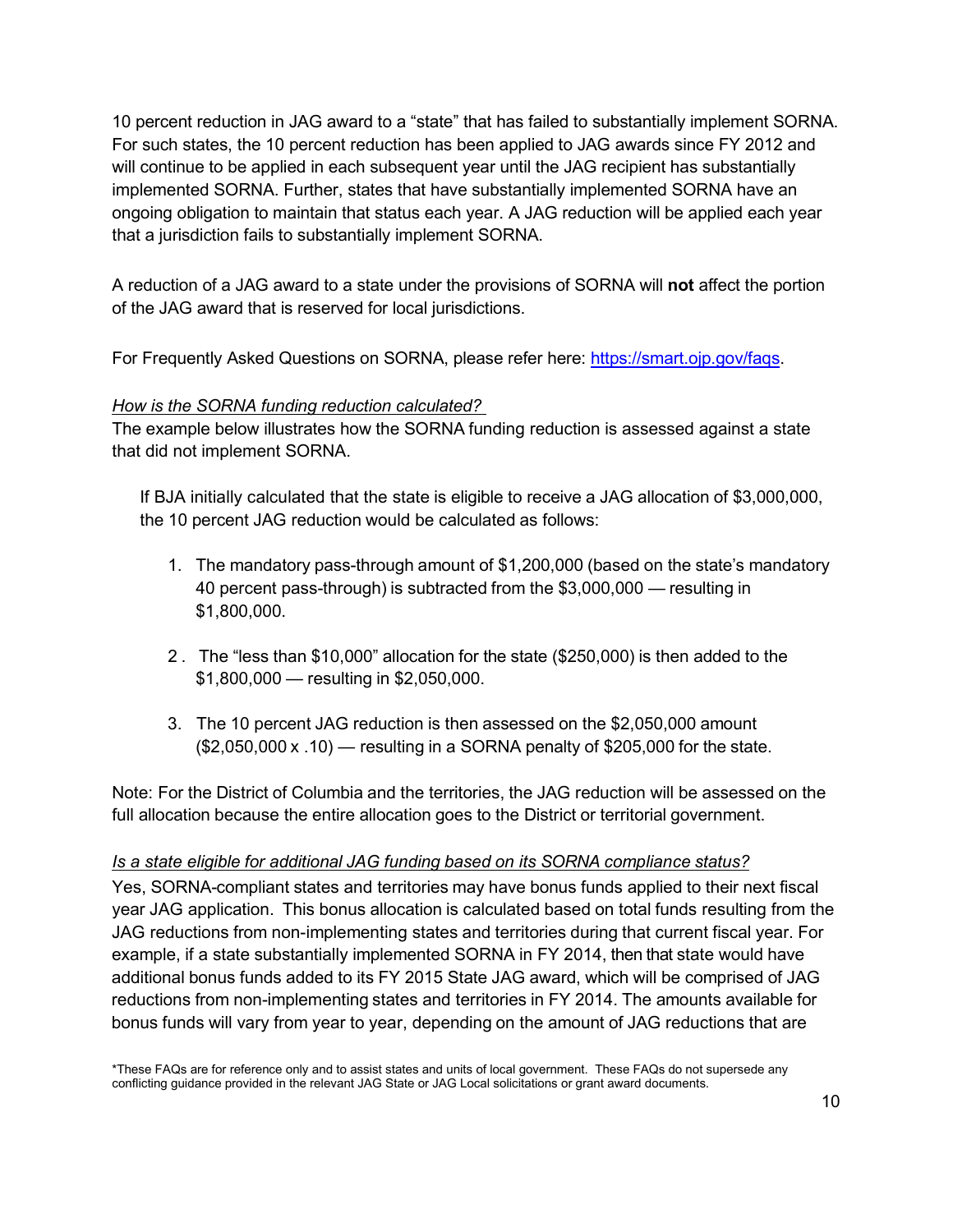assessed.

# *Who can I contact for more information on the JAG reduction (or SORNA penalty), SORNA compliance, or the implementation of SORNA?*

For additional information regarding SORNA implementation, including requirements and a list of states that will be affected by the 10 percent reduction to JAG awards, contact the OJP Office of Sex Offender Sentencing, Monitoring, Apprehending, Registering, and Tracking (SMART Office) at [ASKSMART@usdoj.gov o](mailto:ASKSMART@usdoj.gov)r 202–514–9320.

# <span id="page-10-0"></span>*What is required under the Prison Rape Elimination Act (PREA) certification requirement and what is the funding reduction for failure to comply?*

In 2012, DOJ published the National PREA Standards, which were promulgated to prevent, detect, and respond to sexual victimization and abuse in confinement settings. The PREA Standards are set out at 28 C.F.R. Part 115, and apply to confinement facilities including adult prisons and jails, juvenile facilities, police lockups, and community corrections facilities.

Under PREA, if a state's chief executive (e.g., governor) does not certify full compliance with the National PREA Standards, the state is subject to the loss of 5 percent of certain DOJ grant funds, including JAG award funds, unless the chief executive submits an assurance to DOJ that no less than 5 percent of such funds will be used solely for the purpose of enabling the state to achieve and certify full compliance with the PREA Standards in future years. See [34 U.S.C. §](https://uscode.house.gov/statutes/pl/114/324.pdf)  [30307\(e\)\(2\).](https://uscode.house.gov/statutes/pl/114/324.pdf)

Note: Separate, detailed PREA FAQs can be found at: [Edward Byrne Memorial Justice](https://bja.ojp.gov/sites/g/files/xyckuh186/files/media/document/JAG-PREA-FAQ_0.pdf)  [Assistance Grant \(JAG\) Program Frequently Asked Questions \(FAQs\) Regarding the Prison](https://bja.ojp.gov/sites/g/files/xyckuh186/files/media/document/JAG-PREA-FAQ_0.pdf)  [Rape Elimination Act \(PREA\) Certification Requirement and 5 percent Reduction \(ojp.gov\).](https://bja.ojp.gov/sites/g/files/xyckuh186/files/media/document/JAG-PREA-FAQ_0.pdf)

#### <span id="page-10-1"></span>*Is a state eligible for additional JAG funding based on its PREA compliance status?*

Some states are eligible for additional JAG funding based on PREA compliance status. Each year, PREA gives state and territorial governors the option to submit to DOJ either a certification that all confinement facilities under their operational control are in full compliance with the National Standards to Prevent, Detect, and Respond to Prison Rape (Standards) or issue an assurance that they will use not less than 5 percent of certain DOJ grant funds (including JAG) to come into full compliance with the Standards in the future. See: 34 U.S.C. § 30307. States and territories that do not submit a certification or an assurance are subject to a 5 percent reduction in certain DOJ grant funds (including JAG) that they would otherwise receive. The states and territories that have submitted such a certification or assurance are eligible to receive a bonus amount on their annual JAG award. The JAG bonus amounts are made up of JAG funds withheld from the states and territories that did not submit a certification or assurance and are calculated based on a modified JAG formula.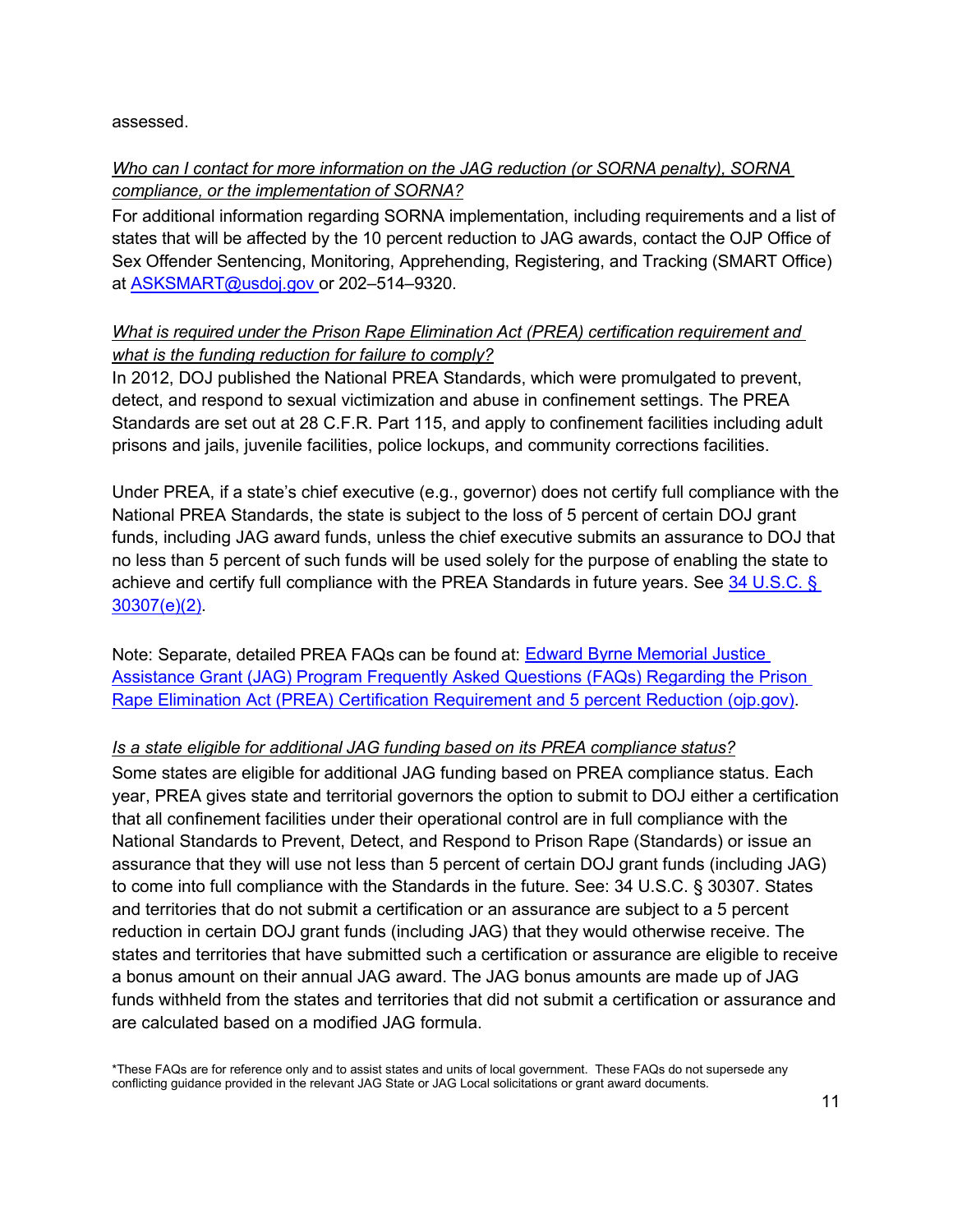# **Application Requirements**

#### <span id="page-11-0"></span>*How do eligible entities apply for JAG funds?*

Beginning in FY 2021, DOJ funding opportunities follow a two-part application process. Applicants must begin the application process within Grants.gov. After applying in Grants.gov, the application information and SF-424 and the SF-LLL forms will be transferred to JustGrants, where the full application will be completed.

Applicants MUST have a valid Unique Entity Identifier (UEI) number and a valid System of Award Management (SAM) registration to begin the application process in Grants.gov. See the [OJP Grant Application Resource Guide | Office of Justice Programs](https://www.ojp.gov/funding/apply/ojp-grant-application-resource-guide#ojp-application-submission-steps) for detailed instructions.

Note: The application must be submitted by an applicant with a UEI number associated with an entity that is eligible to apply to receive an award. See the [Eligibility](#page-3-2) section for more information and the following illustrative examples:

- Example 1: City of X submits an application to apply based on the formula allocation for City of X, and their UEI number is registered in SAM for City of X. This applicant meets the eligibility requirements of JAG and is eligible to receive an award.
- Example 2: City of X Police Department submits an application to apply based on the formula allocation for City of X, and their UEI number is registered in SAM for City of X, with a Doing Business As (DBA) listed for City of X Police Department. The Applicant meets the eligibility requirements of JAG and is eligible to receive an award.

Example 3: City of X Police Department submits an application to apply based on the formula allocation for City of X and their UEI number is registered in SAM for City of X Police Department. City of X Police Department is not a law enforcement district or judicial enforcement district established under applicable state law with authority to independently establish a budget and impose taxes. **The applicant does NOT meet the eligibility requirements of JAG and is NOT eligible to receive an award.**

#### <span id="page-11-1"></span>*What is the process for obtaining a UEI number?*

On April 4, 2022, the federal government stopped using the Data Universal Numbering System (DUNS) number and started using the new UEI number as the primary means of identifying entities registered for federal awards governmentwide in the System for Award Management (SAM). The UEI is a 12-character alpha-numeric value. Once issued, your entity's SAM UEI will not change. All DUNS numbers have been removed from SAM. If your entity is registered in

<sup>\*</sup>These FAQs are for reference only and to assist states and units of local government. These FAQs do not supersede any conflicting guidance provided in the relevant JAG State or JAG Local solicitations or grant award documents.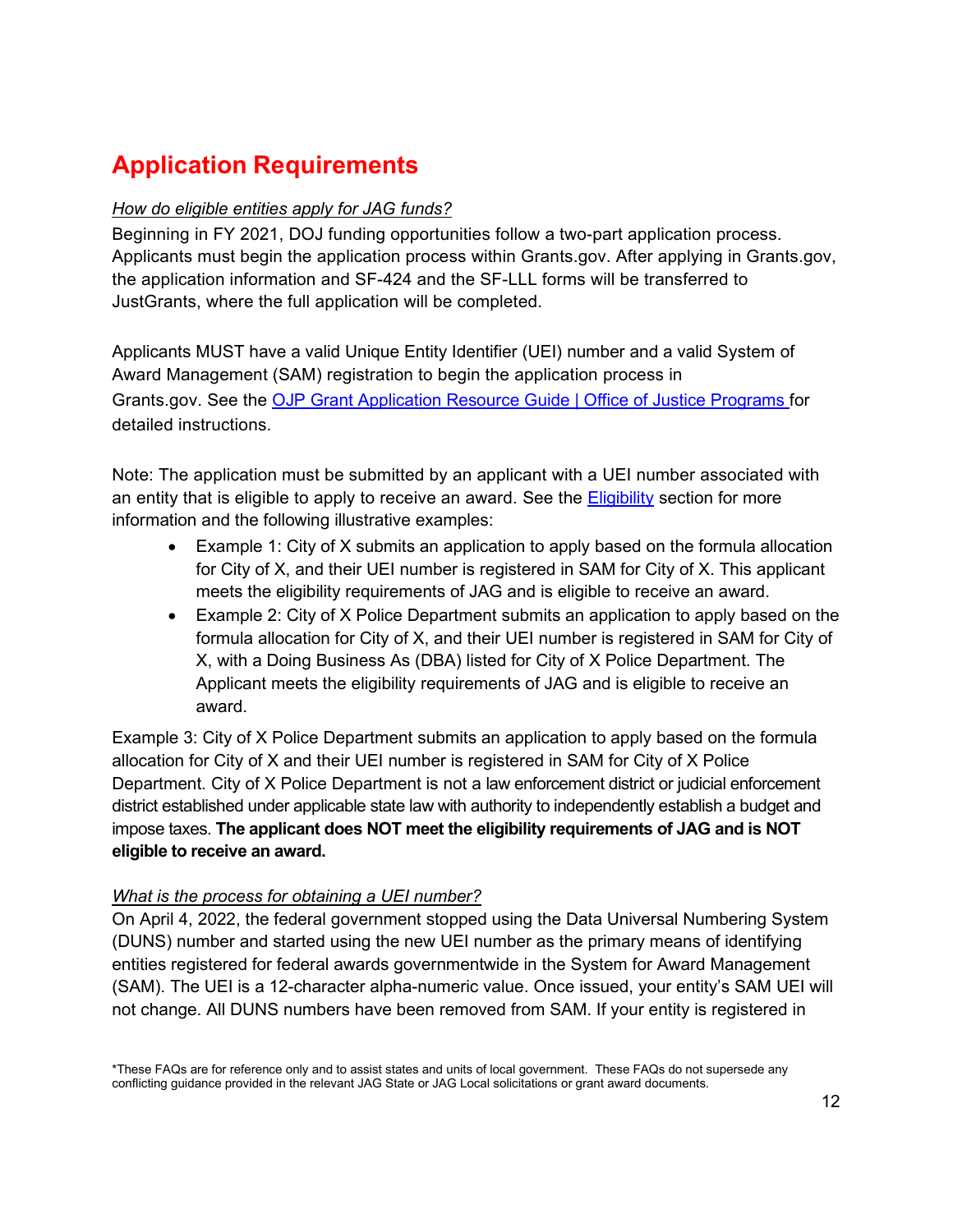SAM.gov today, your entity already has a Unique Entity ID (SAM), and you can view it in SAM.gov. SAM registration will continue to require annual renewal. JustGrants automatically pulls entity information from SAM, thereby, reducing the burden on award recipients to manually update information across multiple systems, and helps DOJ validate information from recipients. For more information, please refer to the OJP [resource page.](https://justicegrants.usdoj.gov/resources/system-for-award-management#transition-to-unique-entity-id-sam)

#### <span id="page-12-0"></span>*Who should be listed as the authorized representative on a JAG application?*

The authorized representative must have the authority to enter the state, county, municipality, or other eligible unit of local government into a legal contract with the federal government. For Local JAG awards, this person is typically a county commissioner, mayor, city manager, or other similarly designated official. **A police chief or a sheriff may be listed as the authorized representative if, and only if, the "Organizational Unit" line in the application indicates the sheriff's office or police department.**

**The authorized representative may not necessarily be the same person authorized to sign the Chief Executive Certification.**

#### <span id="page-12-1"></span>*What is the System for Award Management (SAM) database and how does a jurisdiction register?*

SAM is the repository for certain standard information about federal financial assistance applicants, recipients, and subrecipients. For further information, please refer to the [OJP Grant](https://www.ojp.gov/funding/apply/ojp-grant-application-resource-guide#ojp-application-submission-steps)  [Application Resource Guide | Office of Justice Programs.](https://www.ojp.gov/funding/apply/ojp-grant-application-resource-guide#ojp-application-submission-steps)

#### <span id="page-12-2"></span>*What are the project and budget periods for the awards?*

The project and budget periods for the awards vary depending on the type of award.

• For Local JAG awards:

Awards of at least \$25,000 are 4 years in length. Extensions beyond this period may be made on a case-by-case basis at the discretion of BJA and must be requested via JustGrants no fewer than 30 days prior to the grant end date.

Awards of less than \$25,000 are 2 years in length. For example, an award period for an FY 2018 award will be from October 1, 2017, through September 30, 2019. Extensions of up to 2 years can be requested for these awards via JustGrants no fewer than 30 days prior to the grant end date and will be automatically granted upon request.

• For State JAG awards:

BJA makes awards for a 4-year period of performance. For example, for FY 2018 awards, the award period will begin on October 1, 2017. An extension should not exceed 12 months. An extension beyond this period may be made on a case-by-case basis at the discretion of BJA and must be requested via JustGrants no fewer than 30 days prior to the end of the period for performance.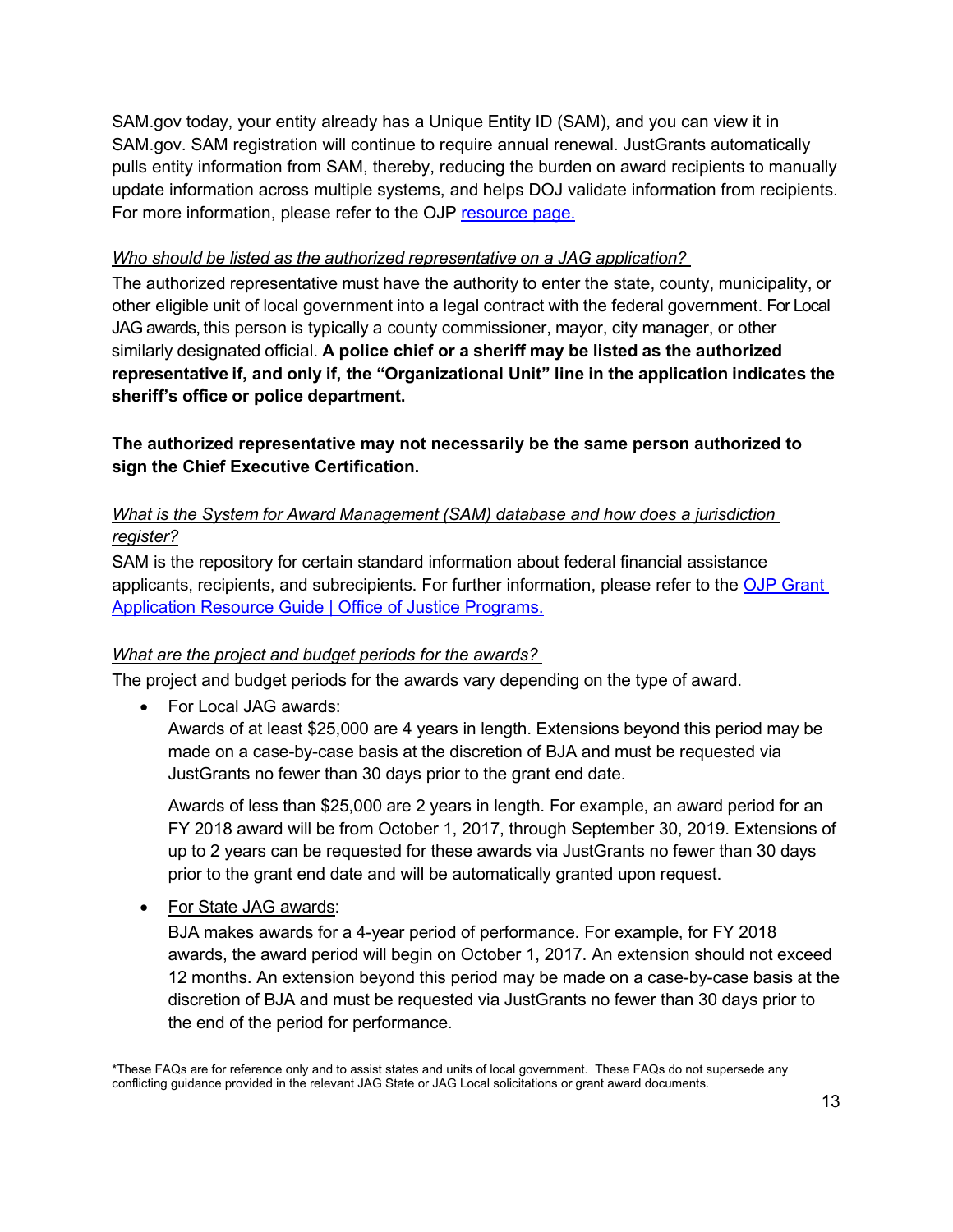#### <span id="page-13-0"></span>*What are the governing body requirements related to a JAG application?*

Pursuant to the JAG statute [\(at 34 U.S.C. § 10153\(a\)\(2\)\)](https://uscode.house.gov/view.xhtml?path=/prelim@title34/subtitle1/chapter101/subchapter5/partA&edition=prelim), a JAG application must be made available for review by the governing body of the applicant jurisdiction, or to an organization designated by that governing body, at least 30 days prior to that application being submitted to the awarding agency for funding.

To satisfy this requirement, BJA requires the submission of a properly completed "Certifications and Assurances by the Chief Executive of the Applicant Government" to attest to these facts. If the governing body review requirement has not been completed at the time of application, a locality can still apply for JAG funding; however, it will not be able to submit a properly completed form with its application. In this event, the award will be made with a withholding special condition for the "Certifications and Assurances by the Chief Executive of the Applicant Government" form, which a grantee must submit to BJA post-award when all of the requirements attested to in this form are met. The "Certifications and Assurances by the Chief Executive of the Applicant Government" form associated with the most recent JAG solicitations can be accessed the JAG web page at: **Edward Byrne Memorial Justice Assistance Grant (JAG)** [Program | Certifications & Assurances | Bureau of Justice Assistance \(ojp.gov\).](https://bja.ojp.gov/program/jag/certifications-assurances) Forms from prior JAG solicitations can be accessed at: [Edward Byrne Memorial Justice Assistance Grant](https://bja.ojp.gov/program/jag/archives)  [\(JAG\) Program | Archives | Bureau of Justice Assistance \(ojp.gov\).](https://bja.ojp.gov/program/jag/archives)

#### *What are the public comment requirements related to a JAG application?*

Pursuant to the JAG statute [\(at 34 U.S.C. § 10153\(a\)\(3\)\),](https://uscode.house.gov/view.xhtml?path=/prelim@title34/subtitle1/chapter101/subchapter5/partA&edition=prelim) a JAG application, prior to being submitted to the awarding agency, must be made available for public comment by citizens and neighborhood- and community-based organizations to the extent applicable law or established procedures make such opportunity available.

To satisfy this requirement, BJA requires the submission of a properly completed "Certifications and Assurances by the Chief Executive of the Applicant Government" to attest to these facts. If the public comment requirement has not been completed at the time of application, a locality can still apply for JAG funding; however, it will not be able to submit a properly completed "Certifications and Assurances by the Chief Executive of the Applicant Government" form with its application. In this event, the award will be made with a withholding special condition for the "Certifications and Assurances by the Chief Executive of the Applicant Government" form, which a grantee must submit to BJA post-award when all of the requirements attested to in this form are met. The "Certifications and Assurances by the Chief Executive of the Applicant Government" form associated with the most recent JAG solicitations can be accessed the JAG web page at: [Edward Byrne Memorial Justice Assistance Grant \(JAG\) Program | Certifications &](https://bja.ojp.gov/program/jag/certifications-assurances)  [Assurances | Bureau of Justice Assistance \(ojp.gov\).](https://bja.ojp.gov/program/jag/certifications-assurances) Forms from prior JAG solicitations can be accessed at: **Edward Byrne Memorial Justice Assistance Grant (JAG) Program | Archives |** [Bureau of Justice Assistance \(ojp.gov\).](https://bja.ojp.gov/program/jag/archives)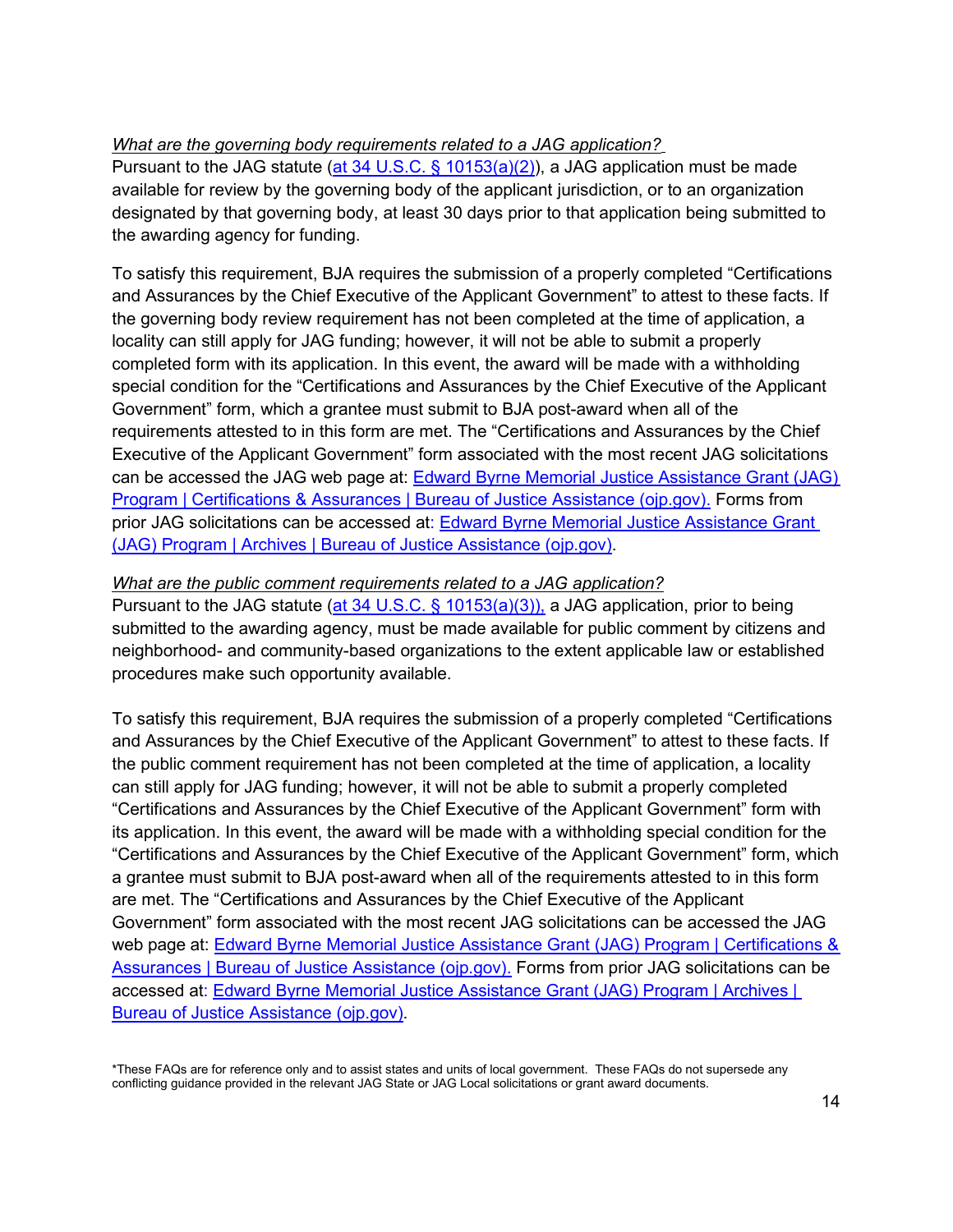*Who may sign the "Certifications and Assurances by the Chief Executive of the Applicant Government" as the chief executive for state or unit of local government applicants?*

The "Certifications and Assurances by the Chief Executive of the Applicant Government" form must be signed by the jurisdiction's chief executive. The chief executive is the person who has the ultimate executive authority for the jurisdiction. Further, as set forth in the certification itself, the chief executive is the person that has the authority to make representations on behalf of the unit of local government. Typically, the chief executive is the highest elected official of the jurisdiction (e.g., governor, mayor, or county board chair).

# **This chief executive may not delegate signature authority to another person under any circumstances.**

# **Use of Funds**

# <span id="page-14-0"></span>*What can JAG funds be used for?*

In general, JAG funds may be used to provide additional personnel, equipment, supplies, contractual support, training, technical assistance, and information systems for criminal justice, including for any one or more of the following:

- Law enforcement programs
- Prosecution and court programs
- Prevention and education programs
- Corrections and community corrections programs
- Drug treatment and enforcement programs
- Planning, evaluation, and technology improvement programs
- Crime victim and witness programs (other than compensation)
- Mental health programs and related law enforcement and corrections programs, including behavioral programs and crisis intervention teams

In connection with all of the above purposes, it should be noted that the [statute](https://uscode.house.gov/view.xhtml?req=(title:34%20section:10251%20edition:prelim)%20OR%20(granuleid:USC-prelim-title34-section10251)&f=treesort&edition=prelim&num=0&jumpTo=true) defines "criminal justice" as "activities pertaining to crime prevention, control, or reduction, or the enforcement of the criminal law, including, but not limited to, police efforts to prevent, control, or reduce crime or to apprehend criminals, including juveniles, activities of courts having criminal jurisdiction, and related agencies (including but not limited to prosecutorial and defender services, juvenile delinquency agencies and pretrial service or release agencies), activities of corrections, probation, or parole authorities and related agencies assisting in the rehabilitation, supervision, and care of criminal offenders, and programs relating to the prevention, control, or reduction of narcotic addiction and juvenile delinquency."

Under the JAG Program, states and units of local government may use award funds for broadband deployment and adoption activities as they relate to criminal justice activities.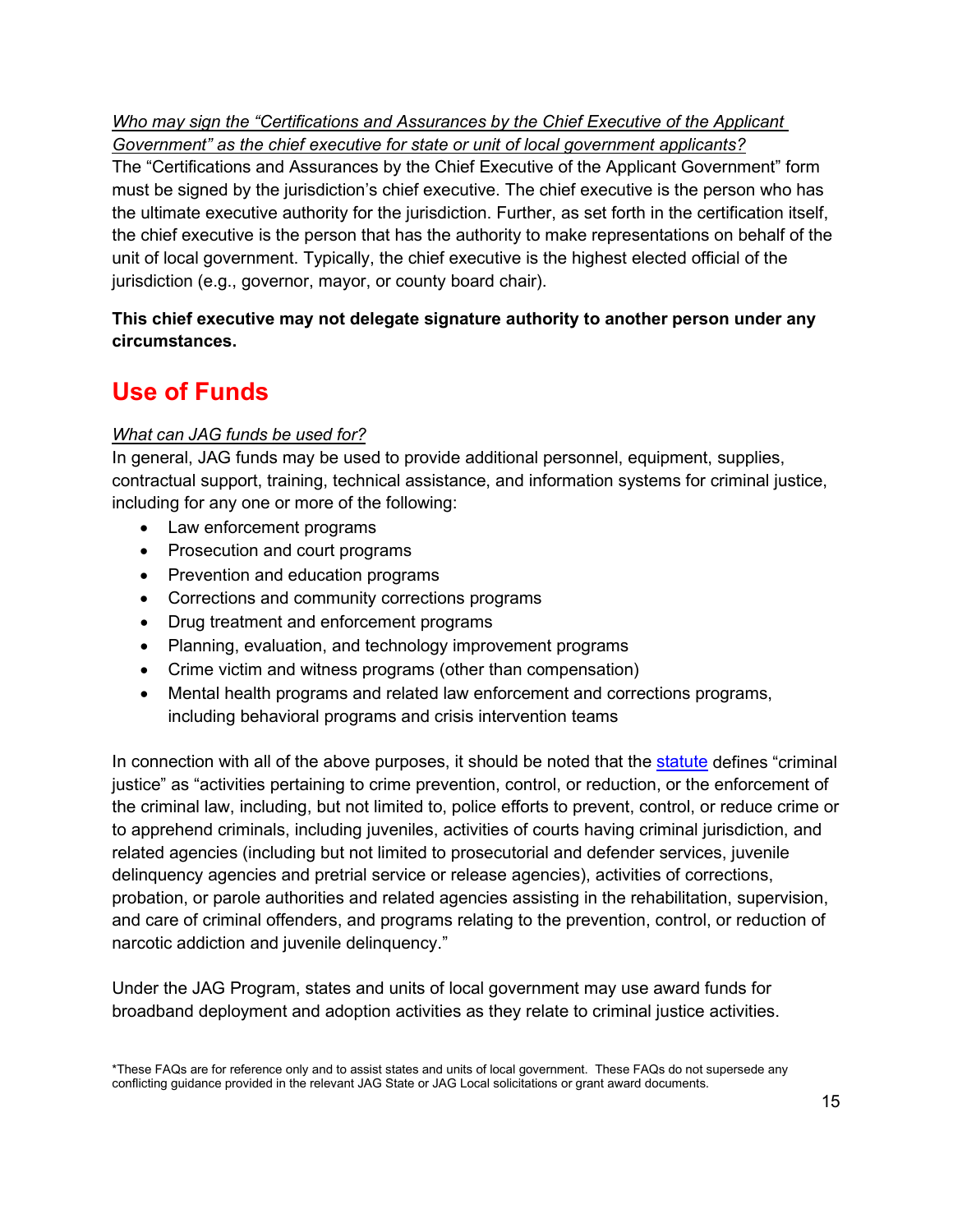Additional information can be found at [Purposes for Which Funds Awarded Under the Edward](https://bja.ojp.gov/sites/g/files/xyckuh186/files/media/document/jag-use-of-funds.pdf)  [Byrne Memorial Justice Assistance Grants \(JAG\) Program May Be Used \(ojp.gov\).](https://bja.ojp.gov/sites/g/files/xyckuh186/files/media/document/jag-use-of-funds.pdf)

#### <span id="page-15-0"></span>*Can JAG funds be used by state and local governments to increase patrols and deployments that bolster the security of at-risk nonprofit organizations?*

Yes. JAG funds can be used by state and local governments for crime prevention efforts to increase patrols and deployments that bolster the security of at-risk nonprofit organizations including synagogues, churches, mosques, and other places of worship.

#### <span id="page-15-1"></span>*Can JAG funding be utilized to support election security projects?*

The broad criminal justice purposes supported by the JAG Program permit JAG funds to be used to deter, detect, and protect against threats of violence against election workers, administrators, officials, and others associated with the electoral process.

Please note that JAG funds cannot be used to support any security enhancements or any equipment to any nongovernmental entity that is not engaged in criminal justice or public safety.

### *Are there any limitations on the use of JAG funds, including expenditures that are specifically prohibited under JAG?*

The JAG statute, at [34 U.S.C. § 10152\(d\),](https://uscode.house.gov/view.xhtml?req=(title:34%20section:10152%20edition:prelim)%20OR%20(granuleid:USC-prelim-title34-section10152)&f=treesort&edition=prelim&num=0&jumpTo=true) specifically identifies a list of prohibited items. JAG funds provided under this part may **NOT** be used, directly or indirectly, to provide any of the following matters:

- 1) Any security enhancements or any equipment to any nongovernmental entity that is not engaged in criminal justice or public safety.
- 2) Unless the Attorney General certifies that extraordinary and exigent circumstances exist that make the use of such funds to provide such matters essential to the maintenance of public safety and good order
	- a. vehicles (excluding police cruisers), vessels (excluding police boats), or aircraft (excluding police helicopters);
	- b. luxury items;
	- c. real estate;
	- d. construction projects (other than penal or correctional institutions); or
	- e. any similar matters.

#### **\*Police cruisers, police boats, and police helicopters are allowable expenditures under JAG and do not require BJA certification.**

**For purposes of JAG, a vehicle is considered a "police cruiser" only if it is used in the ordinary course for routine police patrol within the United States. Vehicles (including motorcycles, SUVs, and ATVs) used as "police cruisers" are not prohibited under JAG, and therefore may be acquired with JAG funds in the ordinary course, to the extent otherwise allowable under the award.**

<sup>\*</sup>These FAQs are for reference only and to assist states and units of local government. These FAQs do not supersede any conflicting guidance provided in the relevant JAG State or JAG Local solicitations or grant award documents.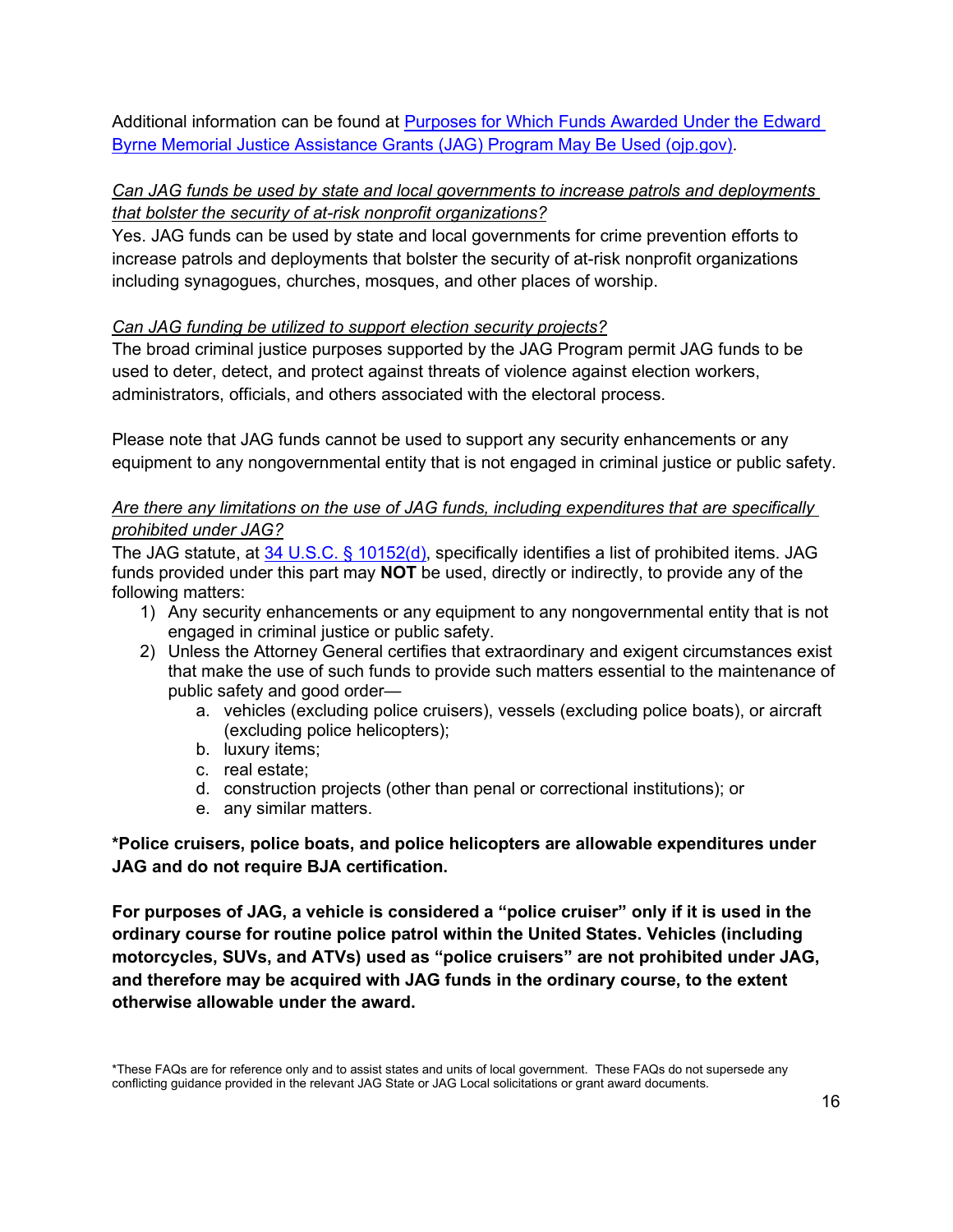**Please note that JAG awards made in fiscal years 2015, 2016, and 2017 include certain limitations on expenditures for items on the "controlled expenditure list" and the "prohibited expenditure list." However, as of August 29, 2017, there are no items on the "controlled expenditure list," and the "prohibited expenditure list" replicates the statutory prohibitions set forth above. More information on the "controlled expenditure list" and the "prohibited expenditure list" may be found at: [JAG Prohibited and](https://bja.ojp.gov/sites/g/files/xyckuh186/files/media/document/jagcontrolledpurchaselist.pdf)  [Controlled Expenditures Guidance.](https://bja.ojp.gov/sites/g/files/xyckuh186/files/media/document/jagcontrolledpurchaselist.pdf)**

*How are vehicle, vessel, and aircraft defined under JAG?* 

"**Vehicles**" includes, without limitation:

- Wheeled armored vehicles/tactical vehicles
- Buses and recreational vehicles
- Command vehicles/mobile command and control centers
- Trucks, including pickup trucks
- Vans, including passenger vans
- Motorcycles
- Sport utility vehicles (SUVs)
- Segways, golf carts, all-terrain vehicles (ATVs), and similar items when and if applicable state or local law requires licensing or registration of such items.

For purposes of the JAG Program, a vehicle is considered a "**police cruiser**" only if it is used in the ordinary course for routine police patrol within the United States. Vehicles (including motorcycles, SUVs, and ATVs) used as "police cruisers" are not prohibited under JAG, and therefore may be acquired with JAG funds in the ordinary course, to the extent otherwise allowable under the award.

"**Vessels**" includes, without limitation, any form of boat or watercraft capable of holding or transporting instruments, other cargo, and/or at least one person.

For purposes of the JAG Program, a vessel is considered a "**police boat**" only if it is used in the ordinary course to conduct law enforcement operations within the United States. Vessels used as "police boats" are not prohibited under JAG, and therefore may be acquired with JAG funds in the ordinary course, to the extent otherwise allowable under the award.

#### "**Aircraft\***" includes, without limitation:

• Any craft designed to move instruments, other cargo, and/or at least one person through the air such as helicopters or airplanes (rotary-wing or fixed-wing aircraft)

For purposes of the JAG Program, a helicopter is considered a "**police helicopter**" only if it is used in the ordinary course to conduct law enforcement operations within the United States. Aircraft used as "police helicopters" are not prohibited under JAG, and therefore may be

<sup>\*</sup>These FAQs are for reference only and to assist states and units of local government. These FAQs do not supersede any conflicting guidance provided in the relevant JAG State or JAG Local solicitations or grant award documents.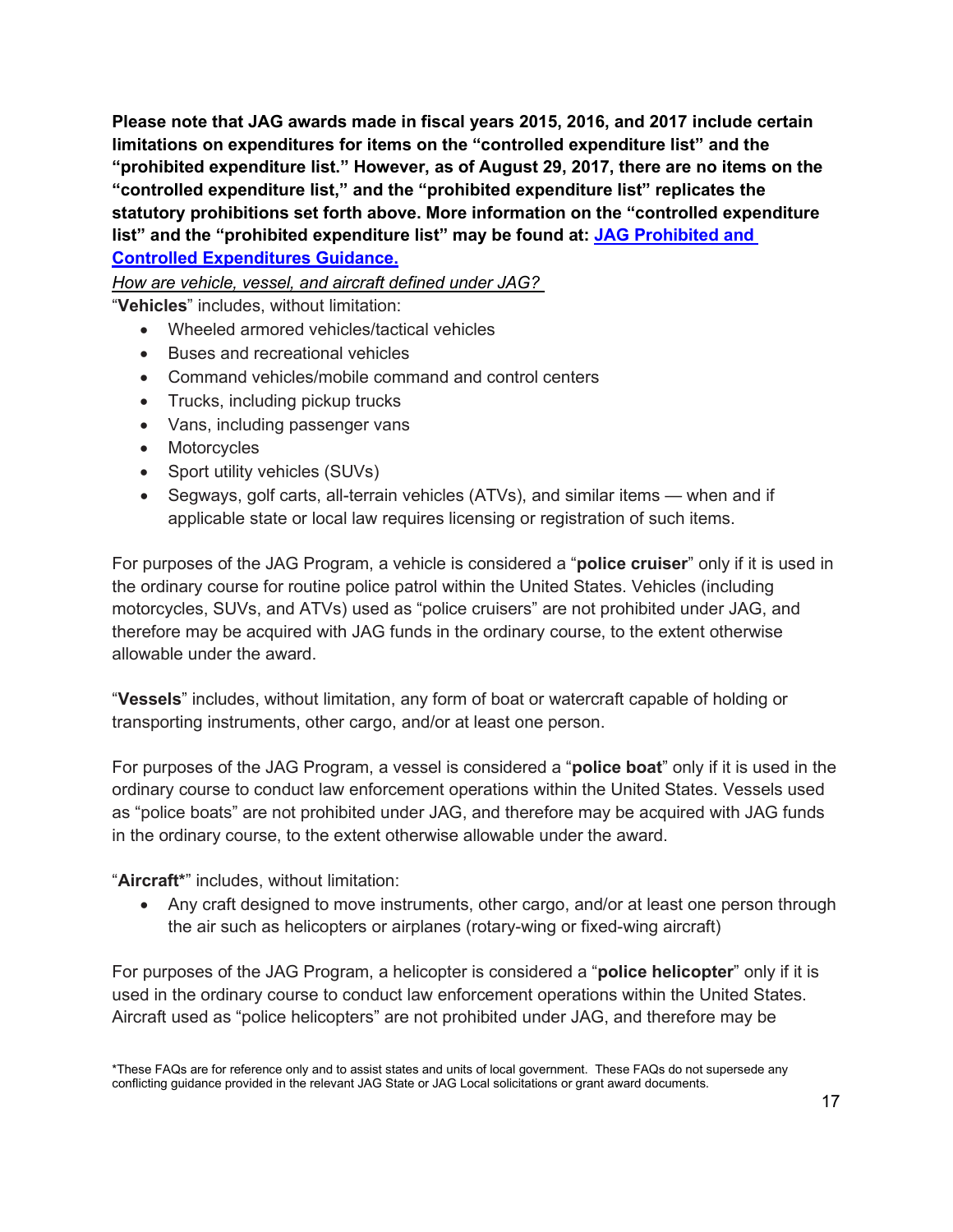acquired with JAG funds in the ordinary course, to the extent otherwise allowable under the award.

**The use of BJA grant funds for unmanned aircraft systems (UAS), including unmanned aircraft vehicles (UAV), and all accompanying accessories to support UAS or UAV, is unallowable.**

#### *How can a jurisdiction request prior approval (a waiver) from BJA to utilize JAG funds for prohibited item(s)?*

The recipient may not obligate (or "use") any JAG award funds for the item until and unless the Department of Justice makes the required certification.

To request a Department of Justice certification of "extraordinary and exigent circumstances … that make use of [award funds for the requested item or matter] … essential to the maintenance of public safety and good order," the recipient must:

- 1. Using OJP's JustGrants system, submit a "Programmatic Costs" Grant Award Modification (GAM), marked "Other" and with "JAG – DOJ Certification request – extraordinary and exigent; essential" typed in the available text box.
- 2. Attach to the GAM a letter, on the letterhead of the recipient jurisdiction and signed by the recipient's "authorized representative" for the particular JAG award in question, that:
	- (a) Indicates the use of JAG award funds as to which the recipient requests the required certification and the award number of the JAG award from which funds would be obligated and used.
	- (b) Provides a general description of the recipient (or subrecipient, if applicable) that will use award funds for the requested purpose.
	- (c) Indicates the amount of award funds that would be used for the requested purpose, if the Department of Justice makes the required certification.
	- (d) Sets out a detailed justification that provides sufficient information to support a Department of Justice finding and certification that "extraordinary and exigent circumstances" exist that make use of the JAG award funds for the requested purpose "essential to the maintenance of public safety and good order."

If the Department of Justice makes the required certification, the recipient will be notified and will receive a copy of the Department certification.

<span id="page-17-0"></span>*May a jurisdiction obligate or expend its own funds prior to receipt of a JAG award?* The period of performance for JAG awards typically begins with each federal fiscal year, even though recipients may not apply for or receive the JAG award until several months later.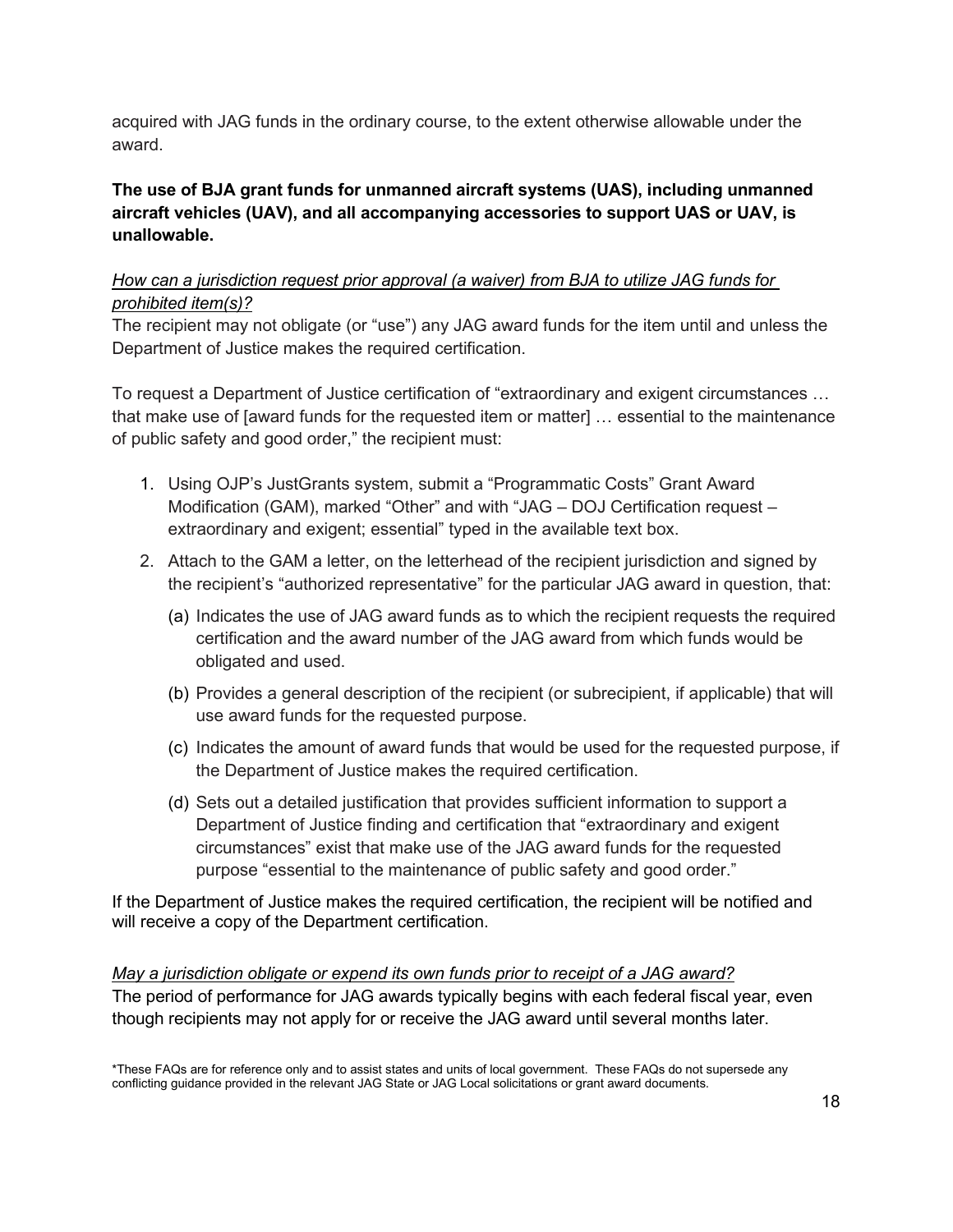JAG recipients may not obligate federal award funds before validly accepting the JAG award. However, as of the first day of the period of performance for the award (typically October 1 of the relevant federal fiscal year), the recipient may choose to incur project costs using nonfederal funds. Any project costs incurred before valid acceptance of the JAG award are incurred at the recipient's risk until, at a minimum, (1) the recipient makes a valid acceptance of the award, and (2) all applicable withholding conditions are removed by BJA (via a Grant Award Modification [GAM]).

If and when the recipient makes a valid acceptance of the award and OJP removes each applicable withholding condition through a GAM, the recipient will be able to obligate JAG award funds to reimburse itself for project costs incurred earlier during the period of performance (such as project costs incurred prior to award acceptance or prior to removal of an applicable withholding condition), provided that those project costs are allowable costs under the award.

For example, in anticipation of applying for a JAG award during OJP's next grant fiscal year, a state orders police cruisers that will not be delivered until the next fiscal year. The state should not use any funds from an expected JAG award but may use funds from another source. The state is incurring project costs at its own risk pending (1) a valid acceptance of a JAG award, and (2) removal of all applicable withholding conditions (via a GAM).

#### <span id="page-18-2"></span>*May a jurisdiction use JAG funds to purchase firearms and drugs for an undercover operation?*

Yes, JAG funds may be used as confidential funds for the purchase of services (buy money), evidence (narcotics, firearms, stolen property, etc.), and specific information (informant money) for undercover purposes in accordance with  $34$  U.S.C 10152(d). Prior to the expenditure of any confidential funds, the recipient and any subrecipients must agree to sign a certification indicating that they have read, understood, and agree to abide by all of the conditions pertaining to confidential fund expenditures as set forth in the [DOJ Grants Financial Guide.](https://www.ojp.gov/funding/financialguidedoj/overview)

#### <span id="page-18-0"></span>*Is prior approval from the BJA Program Office required to lease or rent vehicles with JAG funding?*

A jurisdiction may use JAG funds to purchase, lease, or rent police cruisers (marked or unmarked) without specific prior approval.

The purchase, lease, or renting of any other police vehicle (e.g., pickup trucks, passenger vans, luxury vehicles, command centers, etc.) is prohibited unless a certification is granted by the Department of Justice, as described above.

<span id="page-18-1"></span>*Can JAG funds be used by a recipient to renovate its current facility or to rebuild a new one?* Construction and/or major renovation projects related to penal or correctional institutions are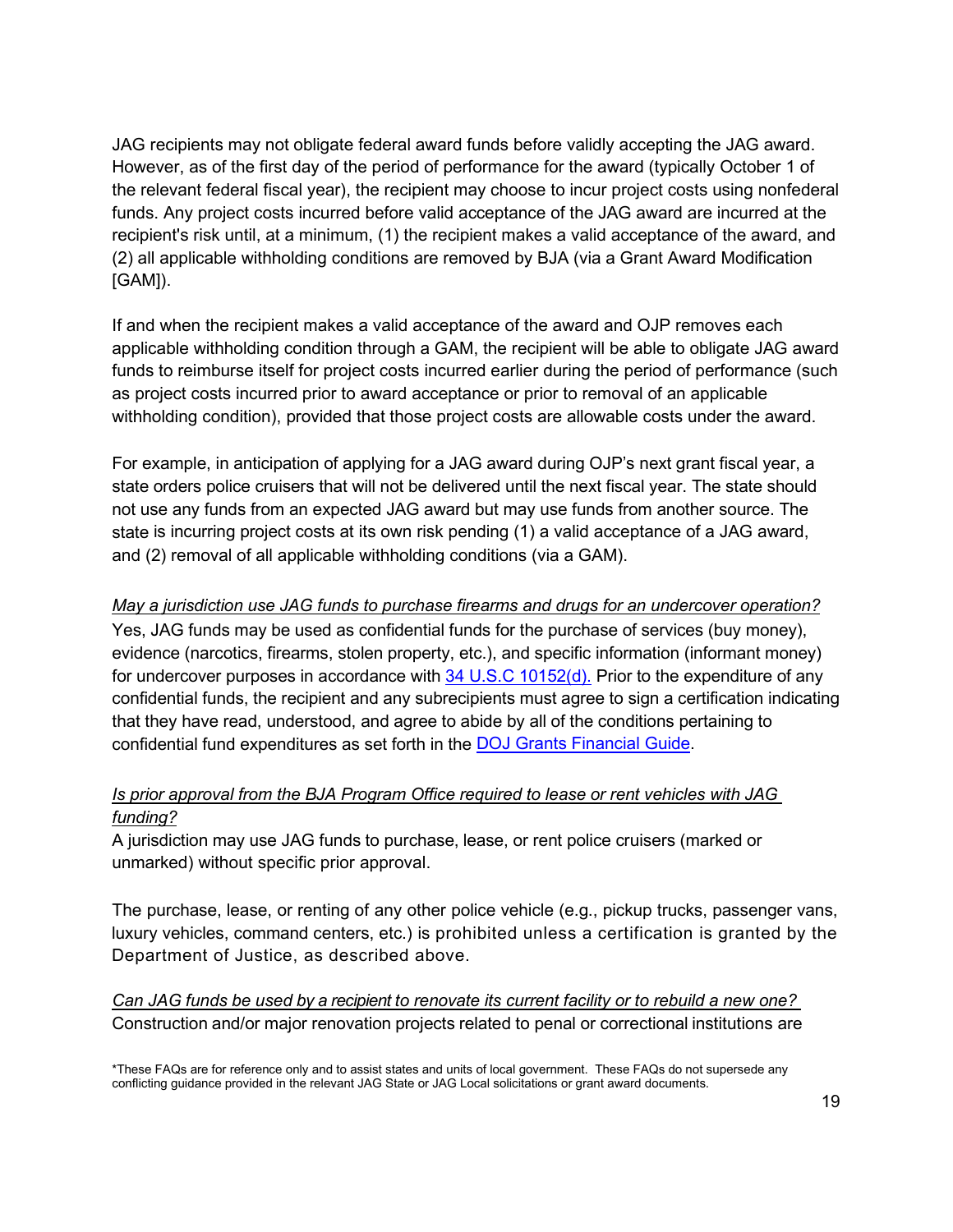allowable expenditures, without specific prior approval. All other construction and/or major renovation projects are prohibited, unless a certification is granted by the Department of Justice, as described above.

*NOTE: Any project that involves construction or major renovation will be subject to environmental analysis requirements pursuant to the National Environmental Policy Act (NEPA). Additional information on NEPA can be found at [National Environmental Policy](https://bja.ojp.gov/national-environmental-policy-act-nepa-guidance)  [Act \(NEPA\) Guidance | Bureau of Justice Assistance \(ojp.gov\).](https://bja.ojp.gov/national-environmental-policy-act-nepa-guidance)*

# <span id="page-19-0"></span>*Would costs related to the Fugitive Safe Surrender (FSS) and Countering Violent Extremism (CVE) programs be allowable expenses with JAG funds?*

Through its eight program areas, JAG funding may be used to support a broad range of criminal justice activities, projects, and programs. Activities under programs such as FSS and CVE would be allowable as long as they are specifically tied to a JAG program area and not otherwise prohibited under JAG. To verify that activities are not prohibited under JAG, please refer to the FAQ above.

#### <span id="page-19-1"></span>*Can Byrne JAG awards be used for administrative expenses?*

A state or unit of local government may use up to 10 percent of a JAG award, including up to 10 percent of any earned interest, for costs associated with administering the award. Administrative costs (when utilized) must be tracked separately; a recipient must report in separate Federal Financial Reports (SF-425) those expenditures that specifically relate to each particular JAG award during any particular reporting period.

# *Can indirect costs be charged to an award? Are these costs related to administrative expenses capped at 10 percent?*

Up to 10 percent of a JAG award, including up to 10 percent of any earned interest, may be used for costs associated with administering the award. The 10 percent statutory cap on administrative costs also includes indirect costs. For additional information on indirect costs, please see the [DOJ Grants Financial Guide.](https://www.ojp.gov/funding/financialguidedoj/overview)

# *What are the rules pertaining to tracking and expending funds, including administrative funds across active JAG awards?*

Both the recipient and all subrecipients of JAG funds are prohibited from commingling funds on a program-by-program or project-by-project basis. For this purpose, use of the administrative JAG funds to perform work across all active awards in any one year is not considered commingling.

#### <span id="page-19-2"></span>*If an agency proposes to use JAG funding to enter into a sole source contract greater than \$250,000, what is the process?*

If a proposed procurement contract would exceed the simplified acquisition threshold —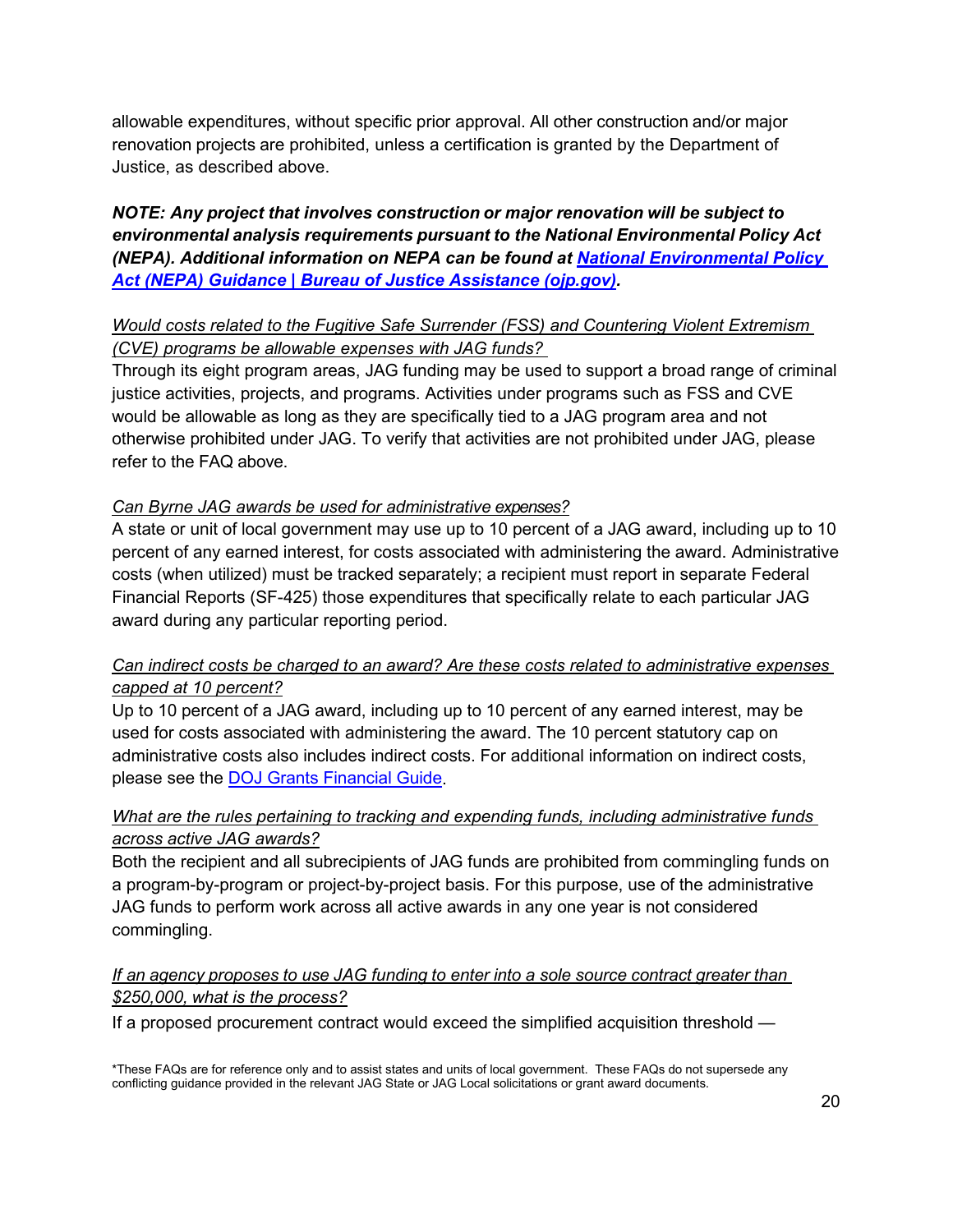currently \$250,000 — a recipient of an OJP award may not proceed without competition, unless and until the recipient receives specific advance authorization from OJP to use a noncompetitive approach for the procurement. For more information, please see the OJP Sole Source Procurement Fact Sheet and Checklist at: [Sole Source Justification Fact Sheet \(ojp.gov\).](https://www.ojp.gov/sites/g/files/xyckuh241/files/media/document/Sole-Source-FactSheet-C.pdf)

An applicant that intends — without competition — to enter into a procurement contract post award that would exceed \$250,000 should include a detailed justification that explains to OJP why, in the particular circumstances, it is appropriate to proceed without competition. The justification must be included as part of a sole source Grant Award Modification (GAM) in the JustGrants System. Various considerations that may be pertinent to the justification are outlined in the [DOJ Grants Financial Guide.](https://www.ojp.gov/funding/financialguidedoj/overview)

#### <span id="page-20-0"></span>*What is meant by supplanting funds? Does it apply to JAG funding?*

JAG funds may not be used to supplant state or local funds but must be used to increase the amounts of such funds that would, in the absence of federal funds, be made available for criminal justice activities. For additional information, see the [DOJ Grants Financial Guide.](https://www.ojp.gov/funding/financialguidedoj/overview)

Although supplanting is prohibited, the leveraging of federal funding is encouraged.

# *Can multiple federal grant awards be used to supplement, not duplicate, the same project?*

Each applicant is required to disclose whether it has (or is proposed as a subrecipient under) any pending applications for federally funded grants or cooperative agreements that (1) include requests for funding to support the same project being proposed in the application under this solicitation and (2) would cover identical cost items outlined in the budget submitted to OJP as part of the application under this solicitation. The applicant is required to disclose applications made directly to federal awarding agencies and also applications for subawards of federal funds (e.g., applications to state agencies that will subaward ("subgrant") federal funds).

Leveraging multiple funding sources in a complementary manner to implement comprehensive programs or projects is encouraged and is not seen as inappropriate duplication.

# *Is it permissible to use JAG funds in conjunction with Patrick Leahy Bulletproof Vest Partnership (BVP) Program funds to satisfy the BVP 50 percent match requirement?*

States and units of local government should note that JAG funds may not be used as any part of the 50 percent match required by the BVP Program. Absent specific federal statutory authority to do so, JAG award funds may not be used as "match" for the purposes of other federal awards. The JAG Program does not require a match.

For additional cost sharing and match information, see the [DOJ Grants Financial Guide.](https://www.ojp.gov/funding/financialguidedoj/overview)

<sup>\*</sup>These FAQs are for reference only and to assist states and units of local government. These FAQs do not supersede any conflicting guidance provided in the relevant JAG State or JAG Local solicitations or grant award documents.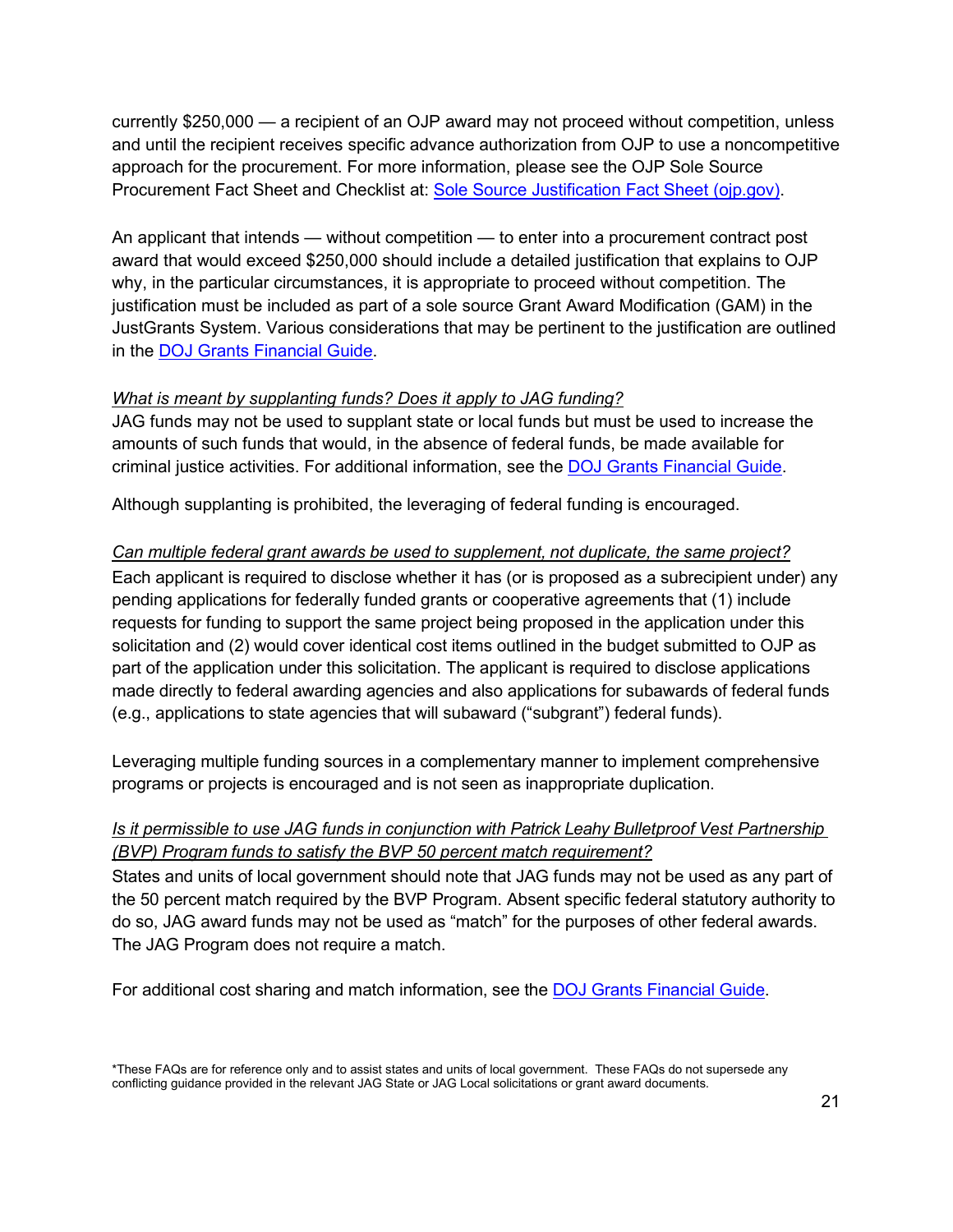# <span id="page-21-0"></span>*Can the receipt of JAG funds impact a jurisdiction's eligibility under the Patrick Leahy Bulletproof Vest Partnership (BVP) Program?*

Pursuant to the [BVP Program statute,](https://uscode.house.gov/view.xhtml?path=/prelim@title34/subtitle1/chapter101/subchapter24&edition=prelim) receipt of JAG funding by a unit of local government may impact its eligibility for funding under the BVP Program in the same fiscal year, unless it is a qualifying unit of local government with fewer than 100,000 residents. The BVP Program is designed to provide critical resources to local law enforcement through the purchase of ballisticresistant and stab-resistant body armor. For more information on the BVP Program, including eligibility and application, refer to the [BVP Program web page.](https://bja.ojp.gov/program/patrick-leahy-bulletproof-vest-partnership-bvp-program/overview?Program_ID=82)

# *Are jurisdictions required to have a mandatory wear policy in place to purchase body armor vest carriers and/or vest armor plates?*

As is the case with the BVP Program, jurisdictions that propose to purchase body armor with JAG funds must certify that law enforcement agencies receiving body armor have a written "mandatory wear" policy in effect. This policy must be in place for at least all uniformed officers before any current year awards can be used by the jurisdiction for body armor. There are no requirements regarding the nature of the policy other than it specify when mandatory wear is required for uniformed officers on duty. Additional guidance regarding the mandatory wear requirement can be found in the [BVP FAQs.](https://www.ojp.gov/sites/g/files/xyckuh241/files/media/document/FAQsBVPMandatoryWearPolicy_0.pdf)

A mandatory wear concept-and-issues paper and a model policy are available by contacting the BVP Customer Support Center at [vests@usdoj.gov](mailto:vests@usdoj.gov) or toll free at 1–877–758–3787.

This policy can be signed by the grantee's authorized representative or a person officially delegated/authorized to sign on their behalf.

# *Where can a copy of the certification related to body armor mandatory wear requirements be found?*

The certification form for mandatory wear can be found at: Justice Assistance Grant (JAG) Program — [Body Armor Mandatory Wear Policy Certification \(ojp.gov\).](https://bja.ojp.gov/sites/g/files/xyckuh186/files/media/document/BodyArmorMandatoryWearCert.pdf)

If the recipient proposes to change project activities to utilize JAG funds to purchase body armor after the award is accepted, the recipient must submit the signed certification to BJA at that time.

#### *Is there any particular body armor that a jurisdiction must purchase to meet the JAG requirements?*

Body armor purchased with JAG funds may be purchased at any threat level, make, or model from any distributor or manufacturer, as long as the following requirements are met:

• The body armor must have been tested and found to comply with the latest applicable National Institute of Justice (NIJ) ballistic or stab standards.

<sup>\*</sup>These FAQs are for reference only and to assist states and units of local government. These FAQs do not supersede any conflicting guidance provided in the relevant JAG State or JAG Local solicitations or grant award documents.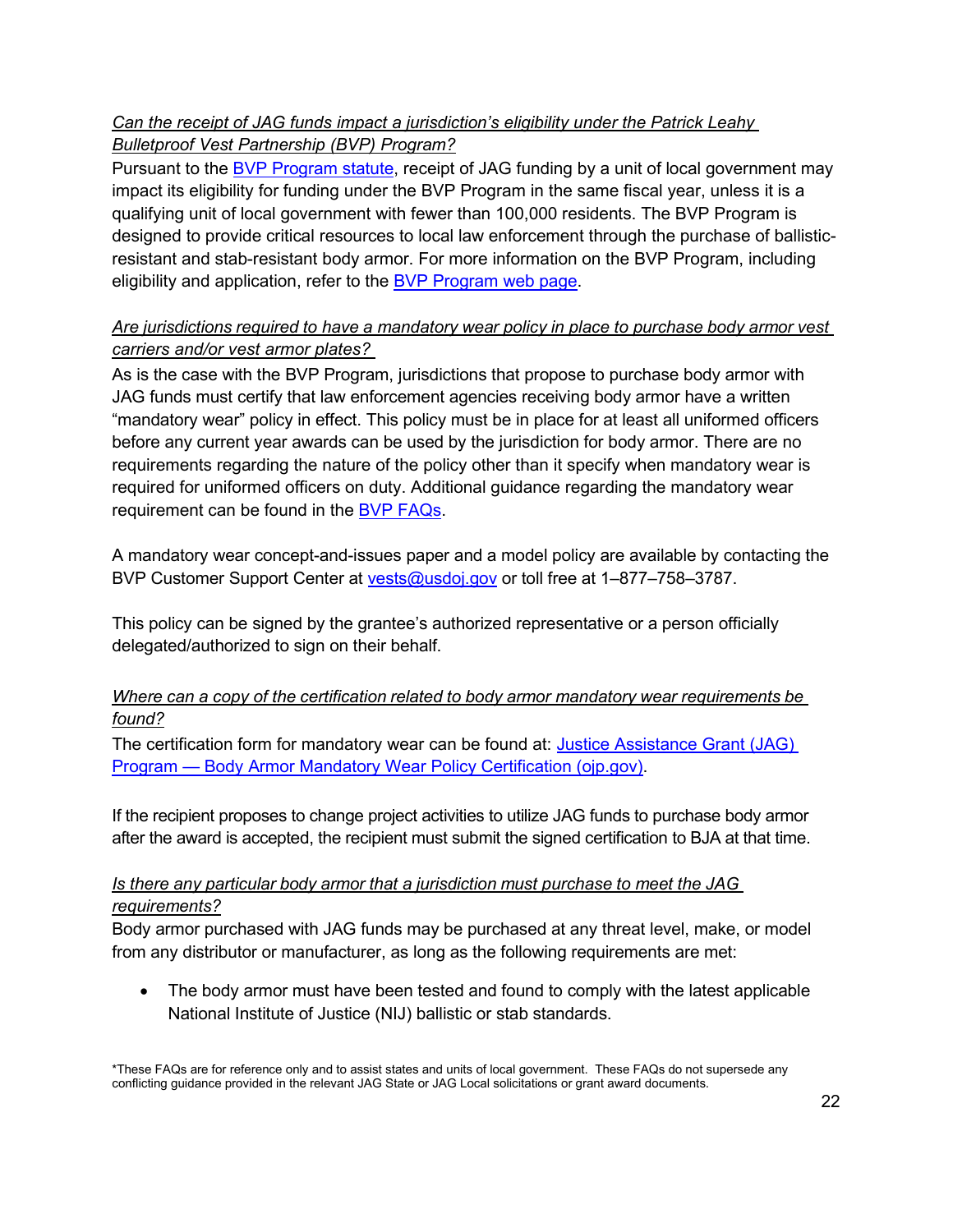- The body armor purchased must be made in the United States.
- The body armor purchased with JAG funds must be "uniquely fitted vests," which means protective (ballistic or stab-resistant) armor vests that conform to the individual wearer to provide the best possible fit and coverage, through a combination of (1) correctly sized panels and carrier, determined through appropriate measurement, and (2) properly adjusted straps, harnesses, fasteners, flaps, or other adjustable features. The requirement that body armor be "uniquely fitted" does not necessarily require body armor that is individually manufactured based on the measurements of an individual wearer. In support of OJP's efforts to improve officer safety, the American Society for Testing and Materials (ASTM) International has made available the *Standard Practice for Body Armor Wearer Measurement and Fitting of Armor* [\(Active Standard ASTM](https://www.policearmor.org/basics/selection-fit.html) E3003) available at no cost. [The Personal Armor Fit Assessment checklist](https://www.ojp.gov/pdffiles1/nij/nlectc/250267.pdf) is excerpted from ASTM E3003.

# *Does OJP support a policy on denying federal benefits to an officer or to an officer's survivors if the officer is injured and/or killed in the line of duty and was NOT wearing a vest as required by a jurisdiction's policy?*

No blanket policy or automatic disqualification shall be implemented regarding OJP's requirement for policy on the use of body armor and its effects on federal death, disability, or educational benefits through the **Public Safety Officers' Benefits Program (PSOB)**.

### *May a recipient use JAG funds to purchase body armor for firefighters or emergency medical service (EMS) personnel?*

Yes, JAG funds can be used for these purchases if a criminal justice purpose is present and documented.

# <span id="page-22-0"></span>*Are the purchases of body-worn cameras, data storage, and other related costs allowable expenses under the JAG Program?*

Yes, as long as the items would comply with any of the eight program areas under JAG. Note that apart from the JAG Program, BJA provides funds under the Body-Worn Camera Policy and Implementation Program (BWC Program). Interested units of local government may wish to refer to the [Body-Worn Cameras \(BWCs\) | Overview | Bureau of Justice Assistance \(ojp.gov\)](https://bja.ojp.gov/program/body-worn-cameras-bwcs/overview?Program_ID=115) for more information. A jurisdiction that proposes to use JAG award funds to purchase BWC equipment or to implement or enhance BWC programs must provide to OJP a certification(s) that each jurisdiction's law enforcement agency receiving the equipment or implementing the program has policies and procedures in place related to BWC equipment usage, data storage and access, privacy considerations, and training. The certification form related to BWC policies and procedures can be found at:

[Edward Byrne Memorial Justice Assistance Grant \(JAG\) Program -](https://bja.ojp.gov/sites/g/files/xyckuh186/files/media/document/BodyWornCameraCert.pdf) Body-Worn Camera (BWC) [Policy Certification \(ojp.gov\).](https://bja.ojp.gov/sites/g/files/xyckuh186/files/media/document/BodyWornCameraCert.pdf)

<sup>\*</sup>These FAQs are for reference only and to assist states and units of local government. These FAQs do not supersede any conflicting guidance provided in the relevant JAG State or JAG Local solicitations or grant award documents.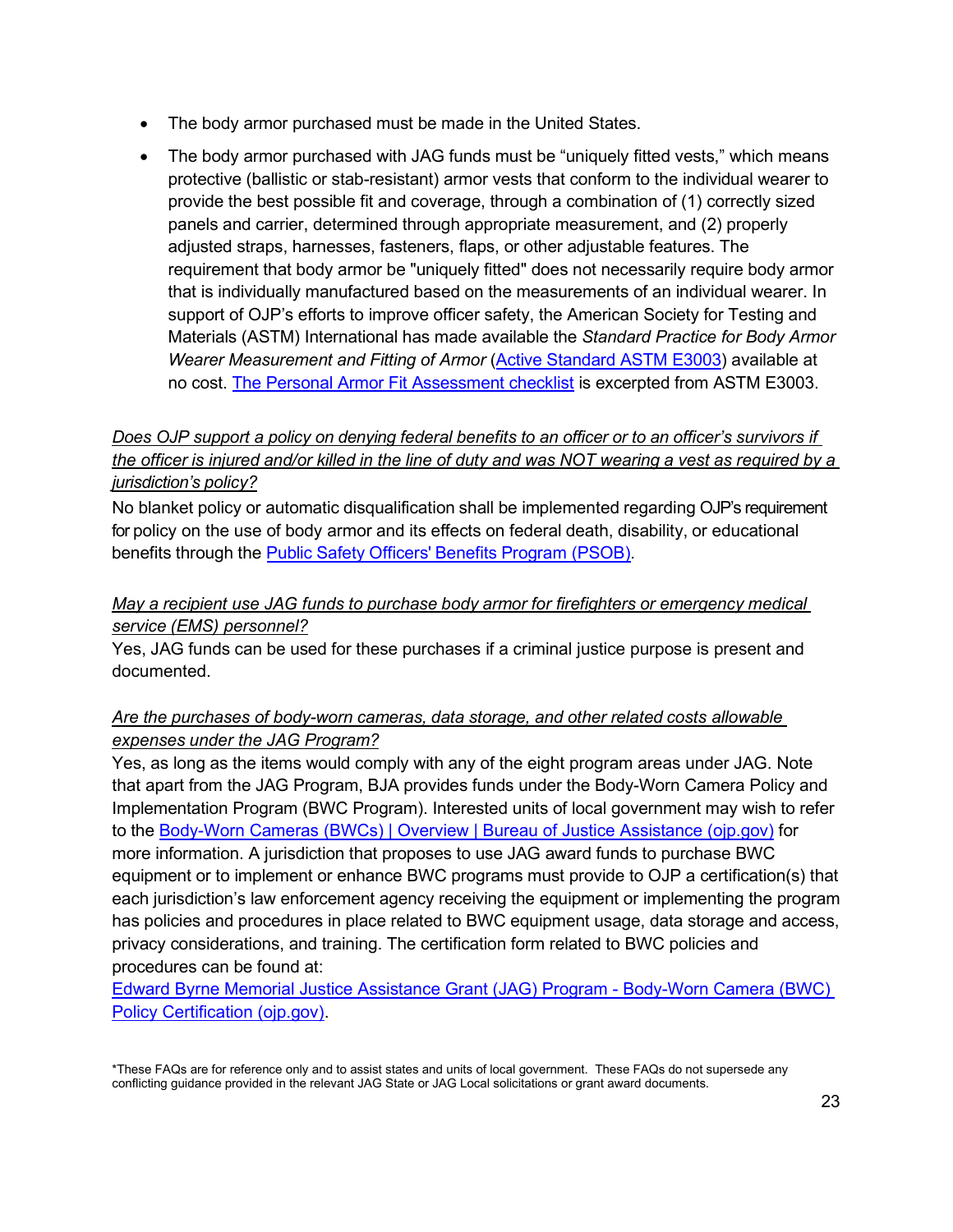**This policy can be signed by the grantee's authorized representative or a person officially delegated/authorized to sign on their behalf.**

# **JAG funds may not be used as any part of the 50 percent match required by the BWC Program.**

For additional cost sharing and match information, see the [DOJ Grants Financial Guide.](https://www.ojp.gov/funding/financialguidedoj/overview)

# *Are there any requirements for using JAG funds to purchase body-worn cameras (BWCs) that must be satisfied?*

A jurisdiction that proposes to use the current year's funding award to purchase BWC equipment, or to implement or enhance BWC programs, must provide to OJP a certification(s) that the recipient (or, if applicable, that any subrecipient that will receive funds from the recipient for BWC purposes) has policies and procedures in place related to BWC equipment usage, data storage and access, privacy considerations, and training. A recipient that proposes to use JAG funds for BWC-related expenses will have funds withheld until the required certification is submitted and approved by OJP. **The BJA [BWC Toolkit](https://bja.ojp.gov/program/bwc#gcov4e) provides model BWC policies and best practices to assist departments in implementing BWC programs.**

# <span id="page-23-0"></span>*Is the purchase of opioid overdose reversal agents, or the use of JAG funds to support medication-assisted treatment for substance use, permissible under JAG?*

Medication-assisted treatments, as the purchase of opioid overdose reversal agents (e.g. naloxone), which are approved by the Food and Drug Administration, may be purchased with JAG funds. However, as always, any JAG Program expenditure must fall under at least one of the statutory JAG Program areas and have a clear criminal justice nexus. For more information about law enforcement use of these types of drugs, please refer to the Naloxone Toolkit available at: [Naloxone Background | Working with BJA NTTAC \(ojp.gov\).](https://bjatta.bja.ojp.gov/tools/naloxone/Naloxone-Background)

# <span id="page-23-1"></span>*Can JAG funds be used for membership dues?*

Yes, so long as the organizational membership is reasonably related to an allowable JAG programmatic purpose. Any use of JAG funds to support lobbying, however, is unallowable. JAG funds may be used only to pay for the nonlobbying-related portion of the membership fees.

# <span id="page-23-2"></span>*Is the purchase of GPS trackers where there is a significant vulnerable population a permissible use of JAG funds?*

Yes, so long as the purchase is reasonably related to an allowable JAG programmatic purpose. Refer here for more information: [TrackingDeviceFunding.pdf \(ojp.gov\).](https://bja.ojp.gov/sites/g/files/xyckuh186/files/media/document/TrackingDeviceFunding.pdf)

# <span id="page-23-3"></span>*Would the costs for indigent defense under the Prosecution and Court Programs be considered allowable expenses under the JAG Program?*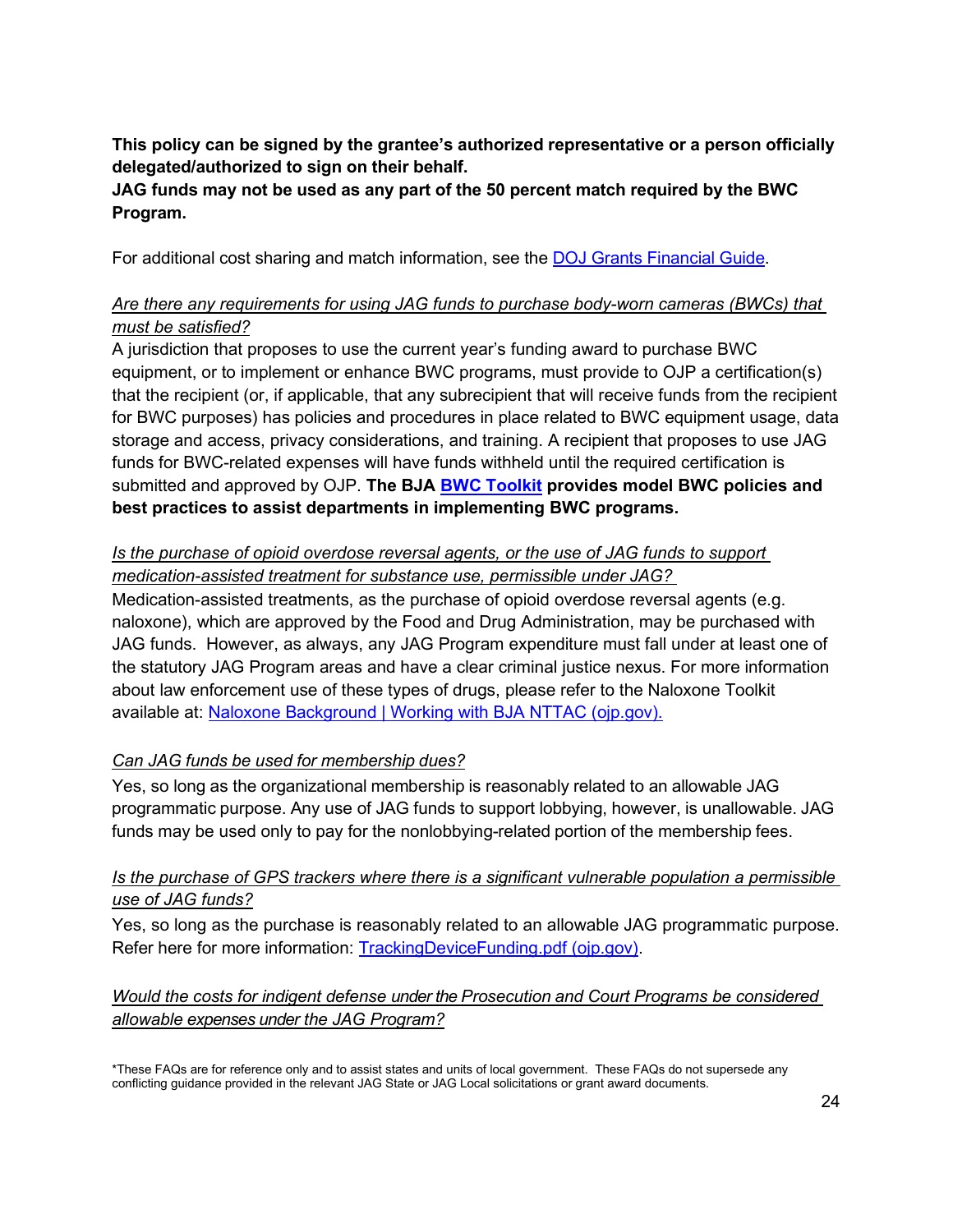Yes, grantees may utilize JAG funds for a wide range of state, local, and/or tribal prosecution and court programs, including indigent defense.

# <span id="page-24-0"></span>*Are there any restrictions on the use of JAG funds for DNA testing?*

If JAG Program funds will be used for DNA testing of evidentiary materials, any resulting **eligible**  DNA profiles must be uploaded to the Combined DNA Index System (CODIS, the national DNA database operated by the Federal Bureau of Investigation) by a government DNA lab with access to CODIS. No profiles generated with JAG funding may be entered into any other nongovernmental DNA database without prior express written approval from BJA (exceptions include forensic genealogy).

In addition, funds may not be used for the purchase of DNA equipment and supplies when the resulting DNA profiles from such technology are not acceptable for entry into CODIS.

Award recipients utilizing funds for forensic genealogy testing must adhere to the United States Department of Justice Interim Policy Forensic Genealogical DNA Analysis and Searching available at: [United States Department of Justice Interim Policy: Forensic Genetic Genealogical](https://www.justice.gov/olp/page/file/1204386/download)  **[DNA Analysis and Searching.](https://www.justice.gov/olp/page/file/1204386/download)** 

Finally, in accordance with Section IX, grantees utilizing funds for this purpose must collect and report the following metrics to BJA:

- 1. The type of crime investigated
- 2. Whether forensic genetic genealogical DNA analysis (FGG)/forensic genetic genealogical DNA analysis and searching (FGGS) was conducted on a forensic sample or a reference sample
- 3. The type of forensic sample subjected to FGG and a description of the total amount, condition, and concentration of that sample (e.g., single source, mixed profile, degradation status, etc.)
- 4. Whether FGG analysis resulted in a searchable profile
- 5. The identity of the vendor laboratory used to conduct FGG and the genetic genealogy service(s) used to search the FGG profile
- 6. Whether the investigation resulted in an arrest that was based, in part, on the use of FGGS
- 7. The total amount of federal funding used to conduct FGG/FGGS in each case

#### <span id="page-24-1"></span>*Can JAG funds be used to purchase Rapid DNA instruments?*

JAG funds may be used to support Rapid DNA projects that meet the requirements for participation in Rapid DNA, including those involving the purchase of Rapid DNA instruments that have been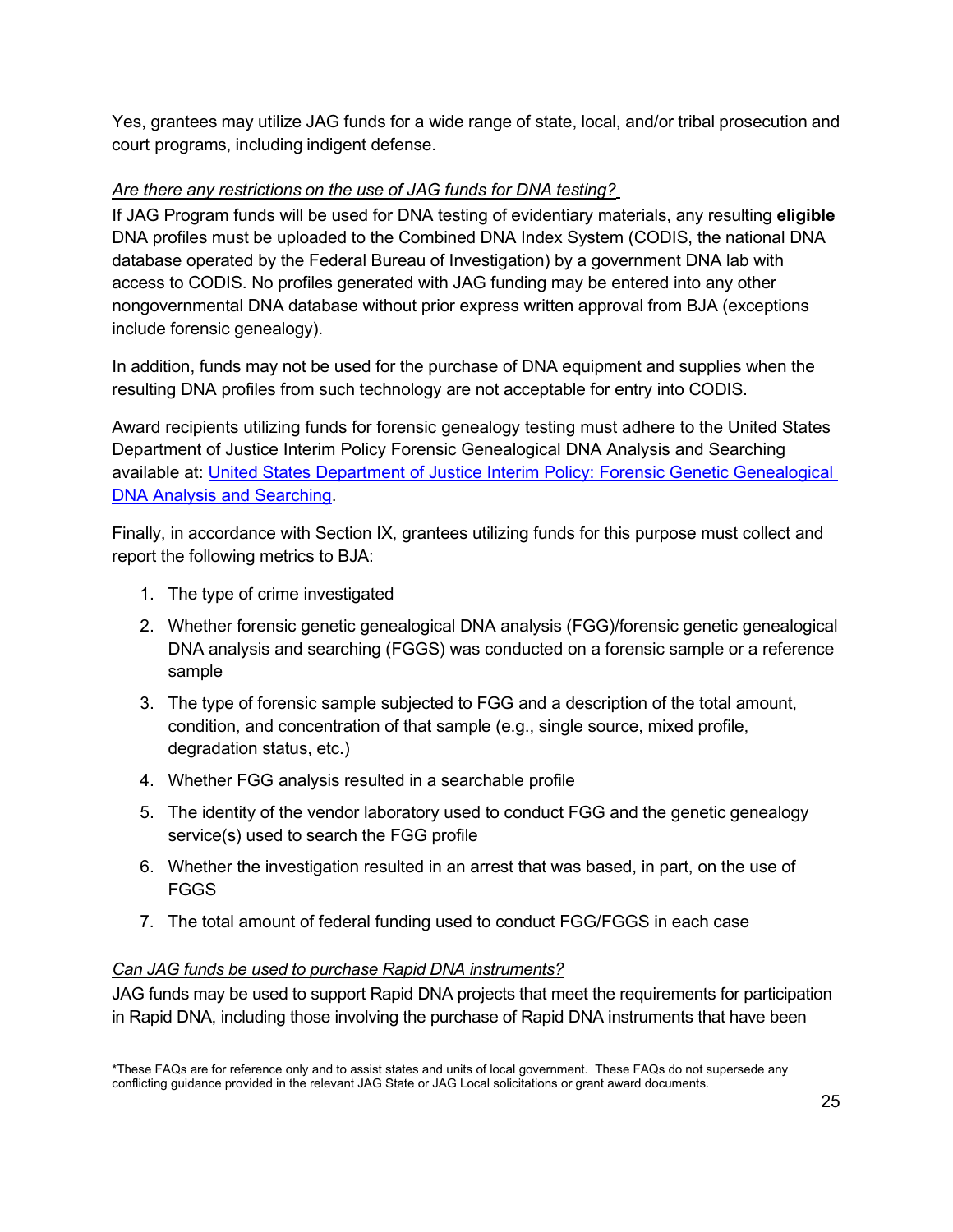approved for use by the FBI for use in the booking environment (see *[National Rapid DNA Booking](https://www.fbi.gov/file-repository/national-rapid-dna-booking-operational-procedures-manual-eff-090120.pdf/view)  [Operational Procedures Manual](https://www.fbi.gov/file-repository/national-rapid-dna-booking-operational-procedures-manual-eff-090120.pdf/view)*). Rapid DNA Instruments, or Rapid DNA Analysis, is a term used to describe the fully automated (hands free) process of developing a DNA profile from a reference sample mouth swab in 1-2 hours without the need of a DNA laboratory and without any human intervention. The overall goal of the Rapid DNA initiative is to immediately enroll qualifying arrestees in CODIS and search unsolved crimes of special concern in near real time during the [booking process.](https://www.fbi.gov/file-repository/codis-rapid-dna-infographic-2019.pdf/view)

Below is an abbreviated list of prerequisites for federal, state, and local booking agencies to participate in Rapid DNA:

- The state must have implemented an arrestee DNA collection law that authorizes DNA sample collection from a person arrested for a specified offense at the time of arrest and for which there are no additional requirements (i.e., determination of probable cause) for the analysis of that arrestee DNA sample. Federal booking agencies already meet this prerequisite.
- Electronic Fingerprint (Live Scan) integration during the booking process for obtaining State Identification Numbers (SID) (UCN for federal booking agencies) from the State Identification Bureau (FBI for federal) in near real time.
- The booking agency must have network connectivity with the State Identification Bureau (SIB)/CJIS Systems Agency (CSA).
- The booking agency and/or state must technically integrate Rapid DNA within their automated fingerprint process in a way that must ensure only qualifying arrestees are processed.

It will be critical for booking agencies to work with their state CODIS agency to ensure all requirements are met for participation in Rapid DNA (see *[National Rapid DNA Booking](https://www.fbi.gov/file-repository/national-rapid-dna-booking-operational-procedures-manual-eff-090120.pdf/view)  [Operational Procedures Manual\)](https://www.fbi.gov/file-repository/national-rapid-dna-booking-operational-procedures-manual-eff-090120.pdf/view)*. BJA encourages those states with arrestee DNA collection laws that meet the prerequisites above to consider using JAG funds to implement Rapid DNA technology (or the defined prerequisites above, such as Live Scan integration) in booking stations within their states.

#### *Is there a cap on the amount of overtime pay for law enforcement officers?*

No; however, federal regulations do require that personnel compensation always be reasonable in light of the services rendered.

#### <span id="page-25-0"></span>*What are some examples of other potential usages of JAG funding?*

JAG funds can be used to support a variety of projects related to the purchase of equipment and technologies aimed at improving public safety and public trust in criminal justice institutions. This includes but is not limited to preventing, detecting, seizing, and/or stopping the presence and use of contraband cellphones by detainees and inmates; managed access systems and other cell phone mitigation technologies (as permitted by applicable law); fentanyl and methamphetamine detection equipment, including handheld instruments; virtual reality de-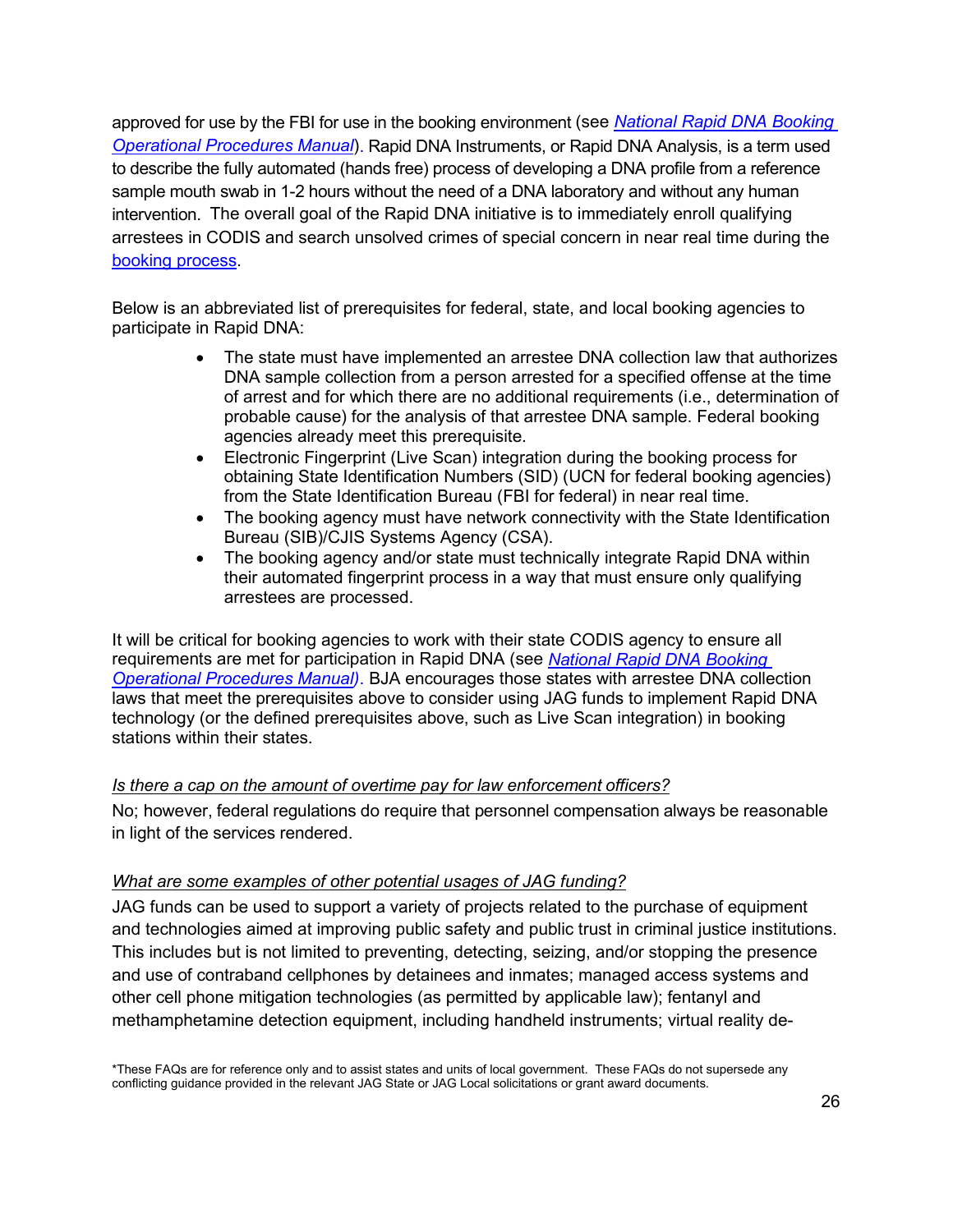escalation training; humane remote restraint devices that enable law enforcement to restrain an uncooperative subject without requiring the infliction of pain; and gunfire detection technology.

# <span id="page-26-0"></span>*What considerations must be taken into account for projects involving technological devices, artificial intelligence, and other data-driven solutions?*

Technological devices, artificial intelligence, predictive analytics, and other data-driven solutions ("Technological Enhancements") are increasingly used to augment crime reduction strategies and efforts. Care must be taken to assess and address any potential harm that could be activated by these solutions to ensure privacy, civil rights, and civil liberties are protected. Recipients utilizing grant funds to support technological enhancements directly should ensure those projects address the tenants of digital trust to include:

- How the technology will be carefully implemented through training of personnel and the setting and enforcement of policies governing its use to ensure that it contributes to positive outcomes for public safety, the community and/or the criminal justice system.
- How the recipient will safeguard privacy, civil rights, and civil liberties throughout the duration of the project period.

# <span id="page-26-1"></span>*Can JAG funds be used to purchase canines, including those used for drug detection?*

JAG funds may be used to purchase canines to be utilized for any criminal justice purpose, including drug detection. Additionally, JAG funds may be used to support any project involving canines that includes a criminal justice nexus.

# **Disparate Information**

# <span id="page-26-2"></span>*What does it mean when two or more units of local government are listed under the column "Joint Application (Disparate) Award Amount" in the JAG allocation tables?*

In some cases, as defined by the legislation, a disparity may exist between the funding eligibility of a county and its associated municipalities. Three different types of disparities may exist:

- The first type is a zero-county disparity. This situation exists when one or more municipalities within a county are eligible for a direct award, but the county is not; yet, the county is responsible for providing criminal justice services (such as prosecution and incarceration) for the municipality. In this case, the county is entitled to part of the municipality's award because it shares the cost of criminal justice operations, although it may not report crime data to the FBI. This is the most common type of disparity.
- A second type of disparity exists when both a county and a municipality within that county qualify for a direct award, but the award amount for the municipality exceeds 150 percent of the county's award amount.
- The third type of disparity occurs when a county and multiple municipalities within that

<sup>\*</sup>These FAQs are for reference only and to assist states and units of local government. These FAQs do not supersede any conflicting guidance provided in the relevant JAG State or JAG Local solicitations or grant award documents.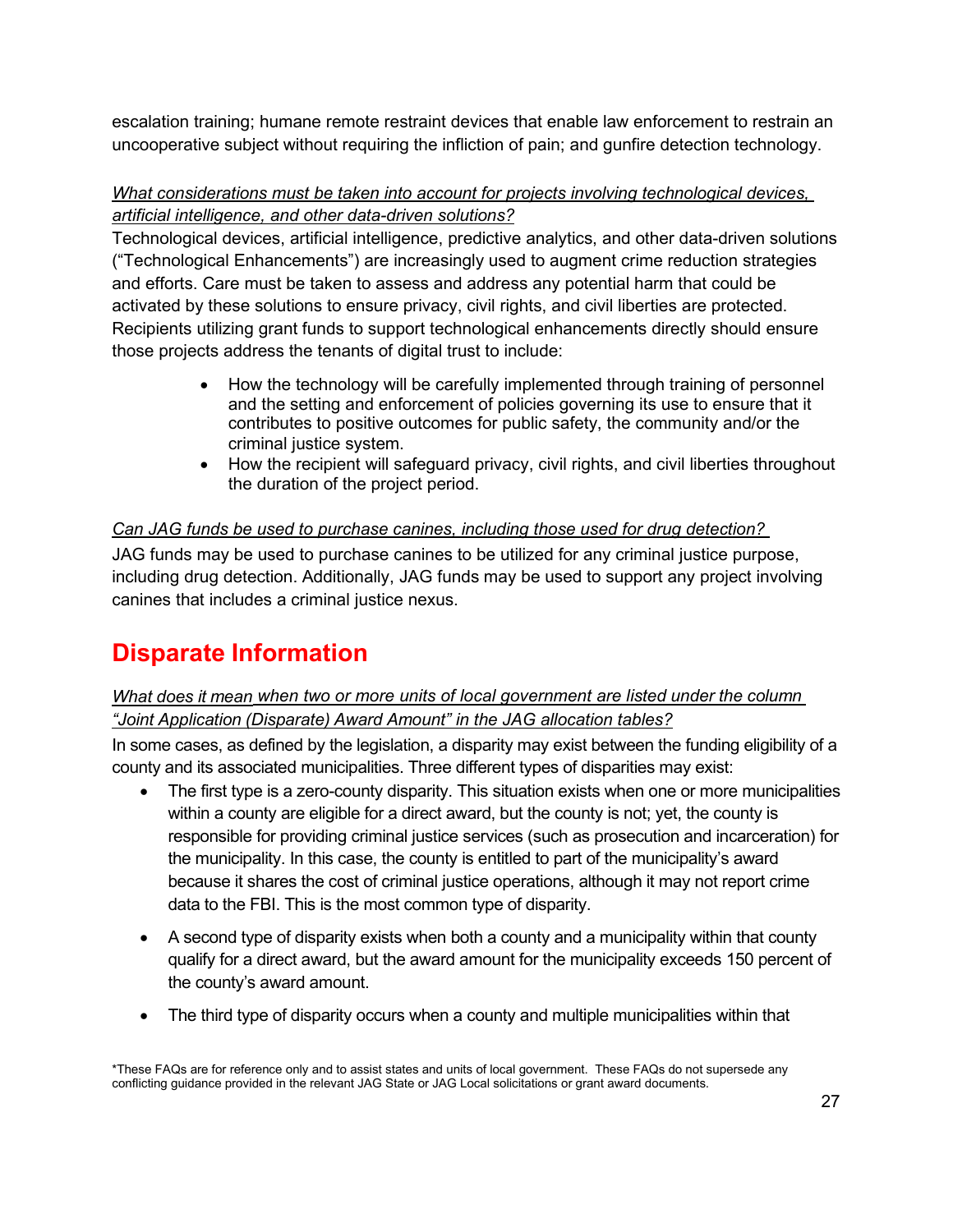county are all eligible for direct awards, but the sum of the awards for the individual municipalities exceeds 400 percent of the county's award amount.

# *How should units of local government determine how to split the award in a disparate situation?*

Jurisdictions certified as disparate must identify a fiscal agent that will submit a joint application for the aggregate eligible allocation on behalf of all the disparate municipalities. The joint application must determine and specify the award distribution to each unit of local government and the purposes for which the funds will be used.

# <span id="page-27-0"></span>*How is it determined which unit of local government will be the fiscal agent responsible for applying for the disparate funds?*

When beginning the JAG application process, a Memorandum of Understanding (MOU) that identifies which jurisdiction will serve as the applicant or fiscal agent for joint funds must be completed and signed by the "Authorized Representative" for each participating jurisdiction. The signed MOU should be attached to the application. For a sample MOU, go to: JAG [SAMPLE MOU.](https://bja.ojp.gov/sites/g/files/xyckuh186/files/media/document/JAGMOU.pdf)

# *What Is the process if one or more disparate jurisdictions do not agree to sign an MOU and intend to decline funding?*

If a disparate unit of local government does not agree to sign an MOU (even an MOU that states that the disparate unit of local government will be receiving \$0 as part of the award), BJA will accept an official letter of declination in lieu of the disparate unit of local government's signature on the MOU. This official letter of declination must clearly state that the unit of local government understands that they will not be receiving funds under the subject award and must be signed by the highest ranking official for the unit of local government.

# <span id="page-27-1"></span>*When there is a group of disparate jurisdictions applying for a JAG award, do the "Certifications and Assurances by Chief Executive of Applicant" apply to each disparate jurisdiction or just the fiscal agent?*

The "Certifications and Assurances by the Chief Executive of the Applicant Government" must be submitted by the applicant/fiscal agent to OJP*.* The subrecipients in the disparate group are not required to submit such a certification by their chief executive, although each unit of local government must abide by state/local policies and procedures regarding governing body review and public comment opportunity.

# <span id="page-27-2"></span>*Does the disclosure of duplication in cost items (formerly the disclosure of pending applications) applications requirement apply to each disparate jurisdiction or just the unit of local government that is the fiscal agent?*

For disparate jurisdictions, the disclosure of duplication in cost items should cover all projects and activities proposed to be funded under the award, whether by the applicant/fiscal agent or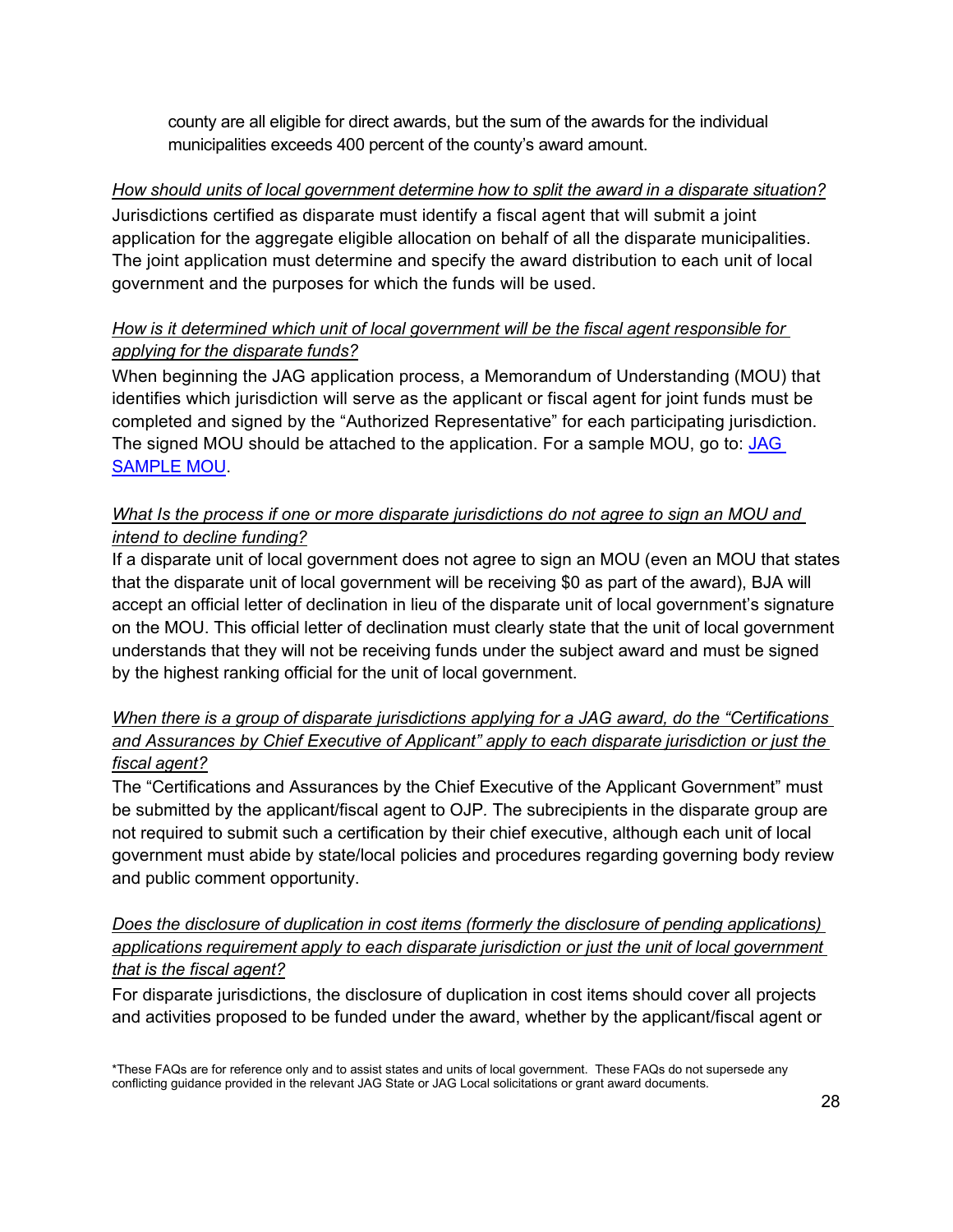by other jurisdictions. The fiscal agent will submit the Disclosure of Pending Applications (now called Applicant Disclosure of Duplication in Cost Items) in JustGrants. See the OJP Grant [Application Resource Guide | Office of Justice Programs](https://www.ojp.gov/funding/apply/ojp-grant-application-resource-guide#applicant-disclosure-pending-applications) for more information.

# **Reporting and Special Condition Requirements**

<span id="page-28-0"></span>*What are the standard programmatic and financial reporting requirements once a JAG grant is awarded?*

State and Local recipients under the JAG Program are required to submit the following reports and data:

- Quarterly Federal Financial Reports (and one final Federal Financial Report after all funds have been obligated and expended) through OJP's [JustGrants System.](https://justicegrants.usdoj.gov/)
- Quarterly performance measurement reports (once all funds have been obligated and expended, that report may be marked final) through the **BJA Performance Measurement** [Tool](https://bjapmt.ojp.gov/help/jagdocs.html) *(Note that if a law enforcement agency receives JAG funds from a state, the state must submit quarterly accountability metrics data related to training that officers have received on use of force, racial and ethnic bias, de-escalation of conflict, and constructive engagement with the public).*
- Semi-annual progress reports (once all funds have been obligated and expended, that report may be marked final) through OJP's [JustGrants System](https://justicegrants.usdoj.gov/) for all JAG recipients **except for FY 2020 and forward Category 1 Local JAG awards less than \$25,000**.
- **For FY 2020 and forward Category 1 Local JAG awards Only** An annual progress report and final progress report through OJP's JustGrants. If all project activity has concluded at the time the first annual progress report is submitted, that report may be marked final.

# **\*Please note that future awards and fund drawdowns may be withheld if reports are delinquent. (In appropriate cases, OJP may require additional reports.)**

*When are the first performance measurement, progress and financial reports due for JAG?* The first performance measurement (submitted through the [BJA Performance Measurement](https://bjapmt.ojp.gov/help/jagdocs.html)  [Tool\)](https://bjapmt.ojp.gov/help/jagdocs.html), progress and financial reports (submitted through OJP's [JustGrants System\)](https://justicegrants.usdoj.gov/) are due once the award has been accepted in JustGrants. The reporting period for both coincides with the project start date which is back dated to the beginning of the fiscal year. For example, for an FY 21 award, the initial reporting period will start on October 1, 2020.

<sup>\*</sup>These FAQs are for reference only and to assist states and units of local government. These FAQs do not supersede any conflicting guidance provided in the relevant JAG State or JAG Local solicitations or grant award documents.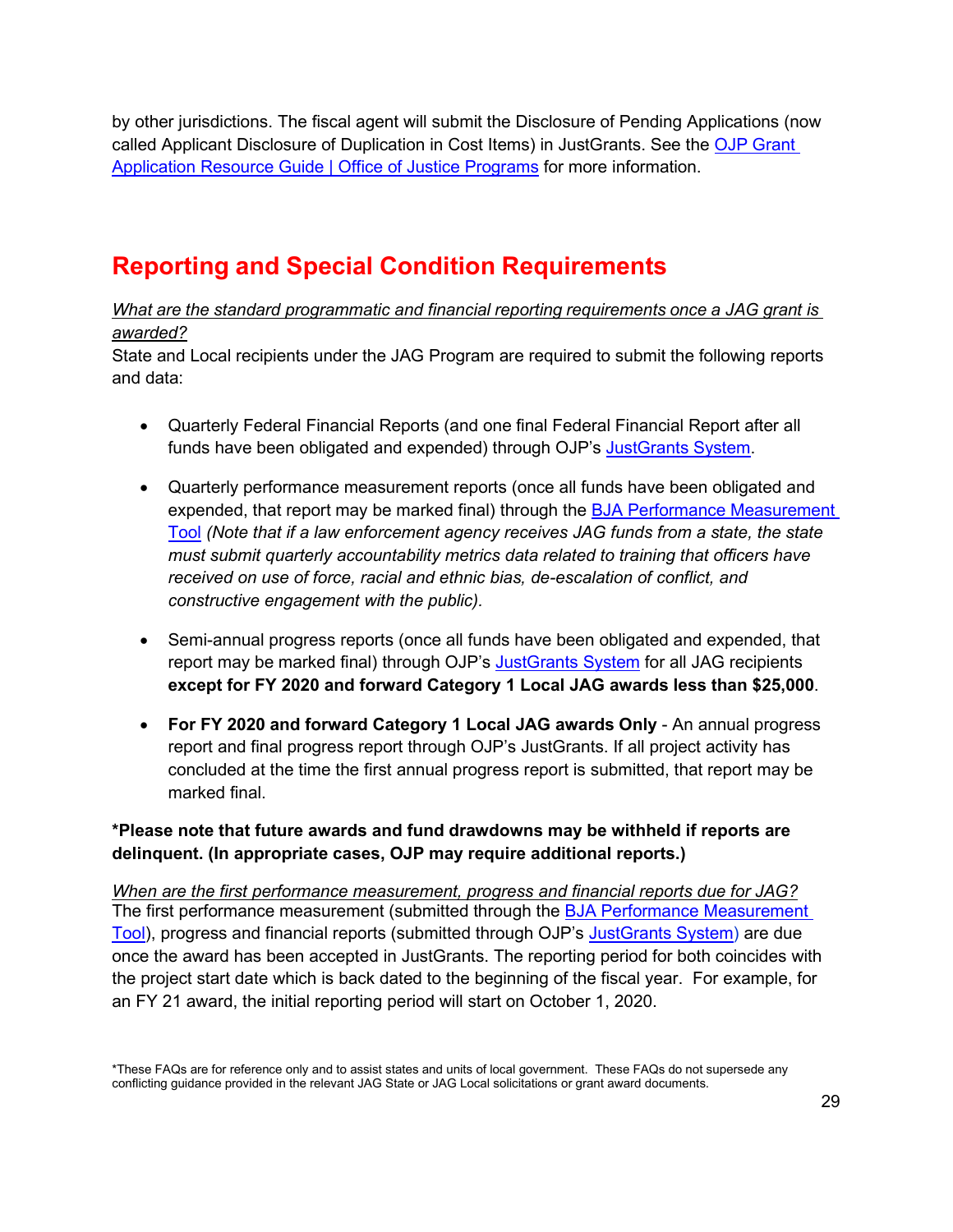Please note that all performance reports (completed quarterly in the PMT and uploaded semiannually in JustGrants) and quarterly financial reports must be submitted back to the start date of the award, which is always October 1 of the Fiscal Year. This is due to obligations being allowable retroactively back to the award start date under JAG. If no activity occurred prior to award acceptance, submitted quarterly financial reports for the periods prior should simply show no activity.

# *What reports beyond standard programmatic and financial reports may be required once a JAG grant is awarded?*

- If applicable, an annual audit report in accordance with the Part 200 Uniform Requirements or specific award conditions;
- Awards that exceed \$500,000 will include an additional condition that, under specific circumstances, will require the recipient to report to Federal Awardee Performance and Integrity Information System (FAPIIS) information on civil, criminal, and administrative proceedings connected with (or connected to the performance of) either the OJP award or any other grant, cooperative agreement, or procurement contract from the federal government. Additional information on this reporting requirement appears in the text of the award condition posted on the OJP website at: [Award Condition: Recipient Integrity](https://www.ojp.gov/funding/fapiis)  [and Performance Matters \(including Recipient Reporting to FAPIIS\) | Office of Justice](https://www.ojp.gov/funding/fapiis)  [Programs \(ojp.gov\);](https://www.ojp.gov/funding/fapiis) and
- Consistent with the Federal Funding Accountability and Transparency Act (FFATA) of 2006, all direct award recipients will be required to report award information on any firsttier subawards totaling \$30,000 or more, and, in certain circumstances, to report information on the names and total compensation of the five most highly compensated executives of the recipient and first-tier subrecipients. The details of recipient obligations, which derive from the FFATA, are posted on the OJP website at: **Award Condition:** [Reporting Subawards and Executive Compensation \(Updated as of September 2016\) |](https://www.ojp.gov/funding/explore/ffata)  [Office of Justice Programs \(ojp.gov\).](https://www.ojp.gov/funding/explore/ffata)

# <span id="page-29-0"></span>*Does BJA have additional information on the Task Force Training Special Condition?*

When a task force is supported in whole or in part by BJA funding, each current member of a law enforcement task force funded with these funds who is a task force commander, agency executive, task force officer, or other task force member of equivalent rank is required to complete the online (internet-based) task force training. This training must be completed within 120 days of award acceptance. Additionally, all future task force members are required to complete this training once during the life of this award or once every 4 years if multiple awards include this requirement. The training is provided free of charge online through BJA's Center for Task Force Integrity and Leadership (Center for Task Force Training Online Training Portal [\(centf.org\)\)](https://www.centf.org/CTFLI/). This training addresses task force effectiveness as well as other key issues,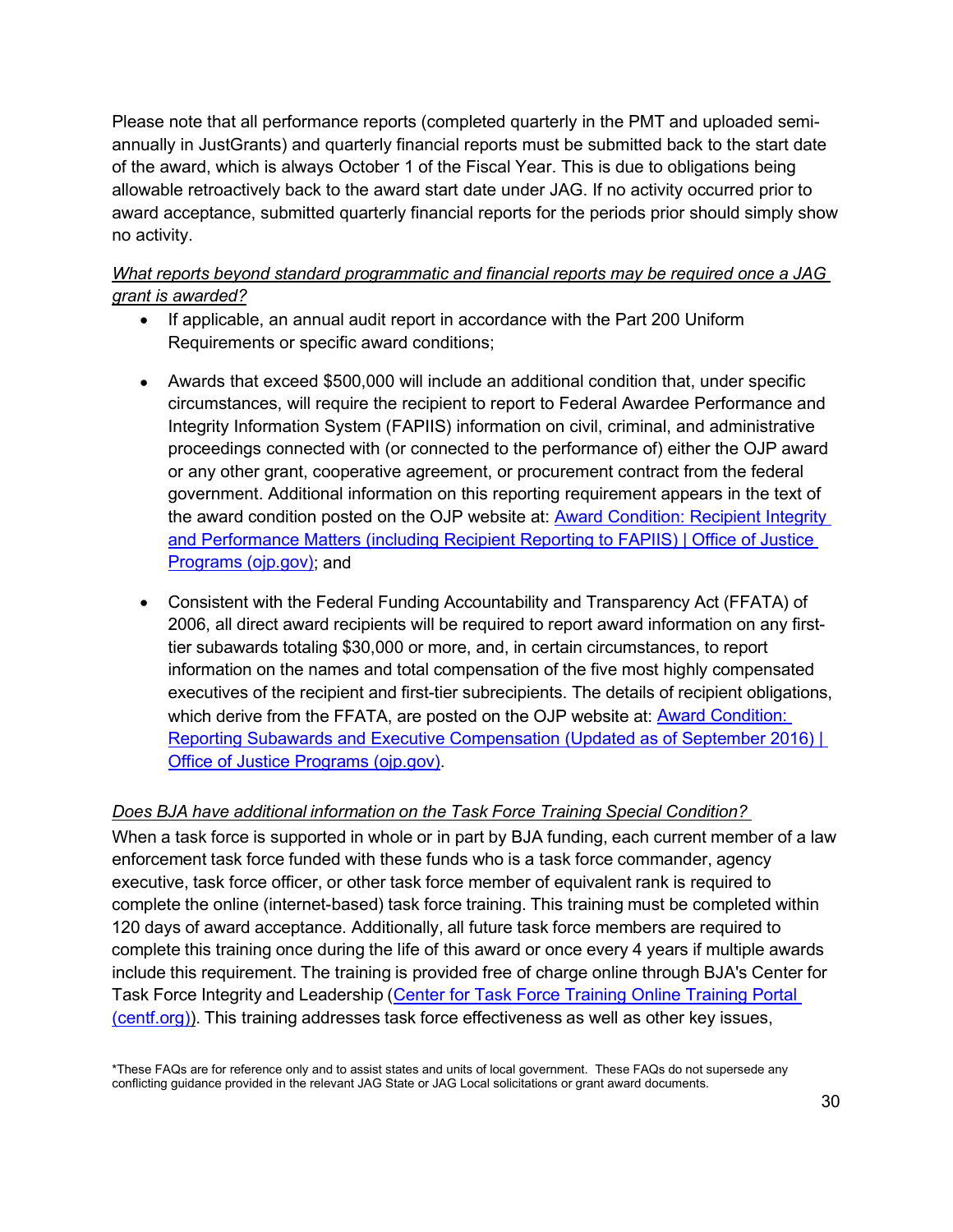including privacy and civil liberties/rights, task force performance measurement, personnel selection, and task force oversight and accountability. When BJA funding supports a task force, a task force personnel roster should be compiled and maintained, along with course completion certificates, by the grant recipient. This information may be requested by BJA post award to ensure compliance. Additional information is available regarding this required training and access methods via BJA's website and the Center for Task Force Integrity and Leadership [\(Center for](https://www.centf.org/CTFLI/)  [Task Force Training Online Training Portal \(centf.org\)\)](https://www.centf.org/CTFLI/).

#### <span id="page-30-0"></span>*What is the Death in Custody Reporting Act (DCRA) reporting requirement?*

The Death in Custody Reporting Act of 2013 [\(DCRA; Pub. L. No. 113-242,\)](https://uscode.house.gov/statviewer.htm?volume=128&page=2860) provides in part that, "the State shall report to the Attorney General . . . information regarding the death of any person who is detained, under arrest, or is in the process of being arrested, is en route to be incarcerated, or is incarcerated at a municipal or county jail, State prison, State-run boot camp prison, boot camp prison that is contracted out by the State, any State or local contract facility, or other local or State correctional facility (including any juvenile facility)."

State Administering Agencies (SAAs) are responsible for collecting data on a quarterly basis from local entities including local jails, law enforcement agencies, medical examiners, and other state agencies. SAAs are responsible for compiling and aggregating the data for submission to BJA.

Each quarter, states should either (1) report all deaths in custody that occurred in their jurisdictions during the corresponding quarter and provide basic information about the circumstances of those deaths or (2) affirm that no deaths in custody occurred in their jurisdictions during the reporting period. States must answer questions related to deaths in custody in BJA's [Performance Measurement Tool \(PMT\)](https://bja.ojp.gov/sites/g/files/xyckuh186/files/media/document/DCRA-Performance-Measure-Questionnaire_508.pdf) and submit the information by the reporting deadline. The [reporting deadline](https://bja.ojp.gov/sites/g/files/xyckuh186/files/media/document/grantee-data-entry-resource-guide.pdf) is the last day of the month following the close of the quarter (January, April, July, October).

For each death in custody, states must enter the following information into the PMT:

- The decedent's name, date of birth, gender, race, and ethnicity
- The date, time, and location of the death
- The law enforcement or correctional agency involved
- Manner of death
- Description of the circumstances leading to the death

States must sufficiently answer all questions related to deaths in custody before they can submit the information in the PMT. If a state does not have sufficient information to complete certain data elements, they may enter "unknown" data values (when allowed in the PMT). For cases that remain under investigation, the "manner of death" should be reported as "unavailable, investigation pending," and the state should specify when it anticipates obtaining the

<sup>\*</sup>These FAQs are for reference only and to assist states and units of local government. These FAQs do not supersede any conflicting guidance provided in the relevant JAG State or JAG Local solicitations or grant award documents.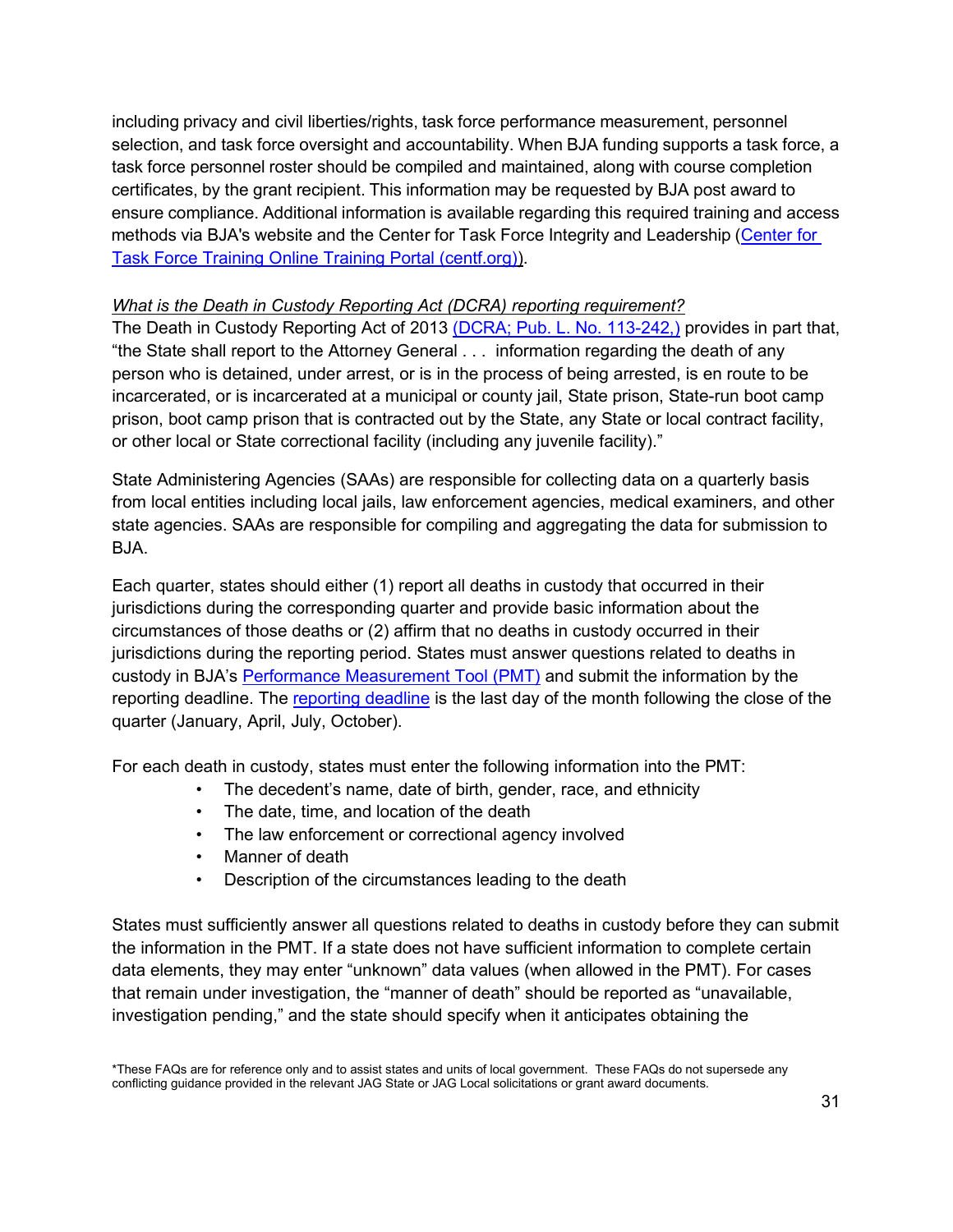information. Once the information is available, states **will** need to have the PMT Helpdesk unlock their reports to update them. If the information is not updated, BJA will follow up with states in subsequent reporting periods to update previous entries**.**

For additional information on DCRA reporting requirements, please reference the [DCRA Webpage,](https://bja.ojp.gov/program/dcra/overview) [BJA DCRA Factsheet](https://bja.ojp.gov/sites/g/files/xyckuh186/files/media/document/DCRA-Factsheet.pdf) and the supplementary [FAQ document](https://bja.ojp.gov/sites/g/files/xyckuh186/files/media/document/DCRA-FAQ_508.pdf) on BJA's Performance Measurement web page.

# **Award Administration**

#### <span id="page-31-0"></span>*How will prospective recipients be notified when an award is made?*

An email notification will also be sent to the Application Submitter, the Authorized Representative, and the Entity Administrator to sign and accept their award and discuss how to enroll in Automated Standard Application for payments (ASAP). Prior to accepting an award, the Entity Administrator must assign a Financial Manager, a Grant Award Administrator, and an Authorized Representative for each award. When the Authorized Representative logs into their JustGrants account, they can view accepted awards and awards that need to be accepted in their Worklist if the award has been assigned to them, or they can view all applications under the Applications menu. For more information on award acceptance, please refer to the [Grantee](https://justicegrants.usdoj.gov/sites/g/files/xyckuh296/files/media/document/jarg-grantee-accept.pdf)  [Acceptance Job Aid Reference Guide.](https://justicegrants.usdoj.gov/sites/g/files/xyckuh296/files/media/document/jarg-grantee-accept.pdf)

#### <span id="page-31-1"></span>*What is the process for updating contact information related to my grant award?*

An applicant with a current, active award(s) must ensure that its JustGrants profile is current. If the profile is not current, the Entity Administrator should log into DIAMD and update the information on its JustGrants profile prior to applying under this solicitation. For more information please refer to the [DIAMD FAQs.](https://justicegrants.usdoj.gov/sites/g/files/xyckuh296/files/media/document/diamd-faqs.pdf)

#### <span id="page-31-2"></span>*Now that I received my JAG award acceptance notification email, are there any written postaward instructions related to award acceptance?*

Upon notification that an award is available to accept, grant recipients should refer to OJP's postaward instructions located at: [Grantee Acceptance Job Aid Reference Guide.](https://justicegrants.usdoj.gov/sites/g/files/xyckuh296/files/media/document/jarg-grantee-accept.pdf)

#### *What is the process for a recipient to decline a JAG award?*

Whenever an award is initiated in JustGrants, it must also be closed in JustGrants. To close the award in JustGrants, select an award from *My Worklist*, then select the decline button to proceed. More information can be found in the [Grantee Acceptance Job Aid](https://justicegrants.usdoj.gov/sites/g/files/xyckuh296/files/media/document/jarg-grantee-accept.pdf)  [Reference Guide](https://justicegrants.usdoj.gov/sites/g/files/xyckuh296/files/media/document/jarg-grantee-accept.pdf) on the [JustGrants training page.](https://justicegrants.usdoj.gov/training)

<span id="page-31-3"></span>*What is the process for a recipient to receive JAG award payments?*

<sup>\*</sup>These FAQs are for reference only and to assist states and units of local government. These FAQs do not supersede any conflicting guidance provided in the relevant JAG State or JAG Local solicitations or grant award documents.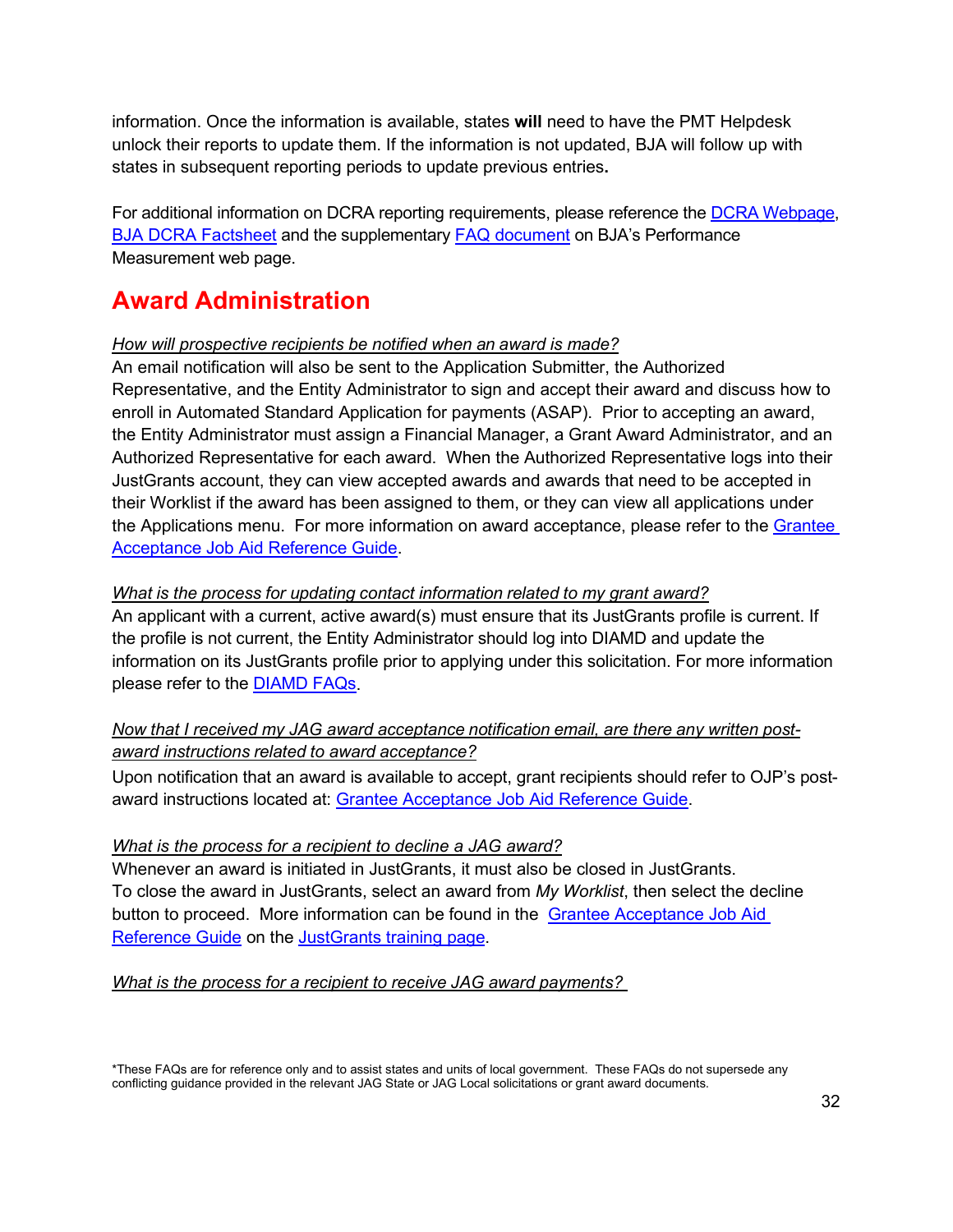JAG award payments are processed through the Department of the [Treasury's Automated](https://fiscal.treasury.gov/asap/)  Standard Application [for Payments \(ASAP\)](https://fiscal.treasury.gov/asap/) Grantees should use the [ASAP Registration](https://justicegrants.usdoj.gov/sites/g/files/xyckuh296/files/media/document/ASAP_Registration_Checklist.pdf)  [Checklist](https://justicegrants.usdoj.gov/sites/g/files/xyckuh296/files/media/document/ASAP_Registration_Checklist.pdf) to guide them through the steps they must take to complete their ASAP registration.

For more information on how to request funds using ASAP, please reference [this user](https://justicegrants.usdoj.gov/sites/g/files/xyckuh296/files/media/document/training-user-guide-asap.pdf)  [guide.](https://justicegrants.usdoj.gov/sites/g/files/xyckuh296/files/media/document/training-user-guide-asap.pdf) For **questions related to the use of the ASAP system**, please contact the OCFO Customer Service Center by email at [Ask.OCFO@usdoj.gov](mailto:Ask.OCFO@usdoj.gov) or by phone at 800–458–0786.

The Department of the Treasury organizes ASAP webinar trainings on a regular basis. Please refer to the **ASAP** website for more information on ASAP-related training and resources.

# <span id="page-32-0"></span>*Are JAG funds that are drawn down fully in advance required to be deposited into a trust fund account?*

States (or State Administering Agencies) or units of local government may draw down JAG funds either in advance or on a reimbursement basis. To draw down in advance, a trust fund must be established in which to deposit the funds. The trust fund *must* be in an interest-bearing account, unless one of the exceptions in 2 C.F.R. § 200.305.b.8 apply. If subrecipients draw down JAG funds in advance, they also must establish a trust fund in which to deposit funds. For additional information, see [2 C.F.R. § 200.305.](https://ecfr.io/Title-2/Section-200.305)

#### <span id="page-32-1"></span>*What is the period of an obligation and an expenditure under a JAG award?*

All JAG funds, including interest earned, must be obligated by the award end date and liquidated no later than **120 days** thereafter. Any unobligated or unexpended funds, including interest earned, must be returned to the Office of Justice Programs at the time of closeout.

# <span id="page-32-2"></span>*If a SAA intends to request a pass-through waiver, which requires BJA certification, what is the process?*

As noted in the previous FAQ titled "*[Are states required to pass-through funding to local](#page-5-2)  [jurisdictions"](#page-5-2)*, there are two types of pass-through SAAs are required to administer (VPT and Less-than \$10,000).

In certain circumstances, some or all of a project administered by a recipient state may count as part of the variable pass-through or the less than \$10,000 pass through. In general, a state may do so to the extent that (1) the state-administered project will directly benefit a unit of local government, and (2) one unit (or more) of local government voluntarily agrees and acknowledges in an appropriate written certification that the specified amount of state-administered funds would directly benefit the unit of local government in question and agrees that funding the project at the state level is in the best interests of the unit of local government.

<span id="page-32-3"></span>To request a waiver of the VPT or less than \$10,000 pass-through requirement a recipient must: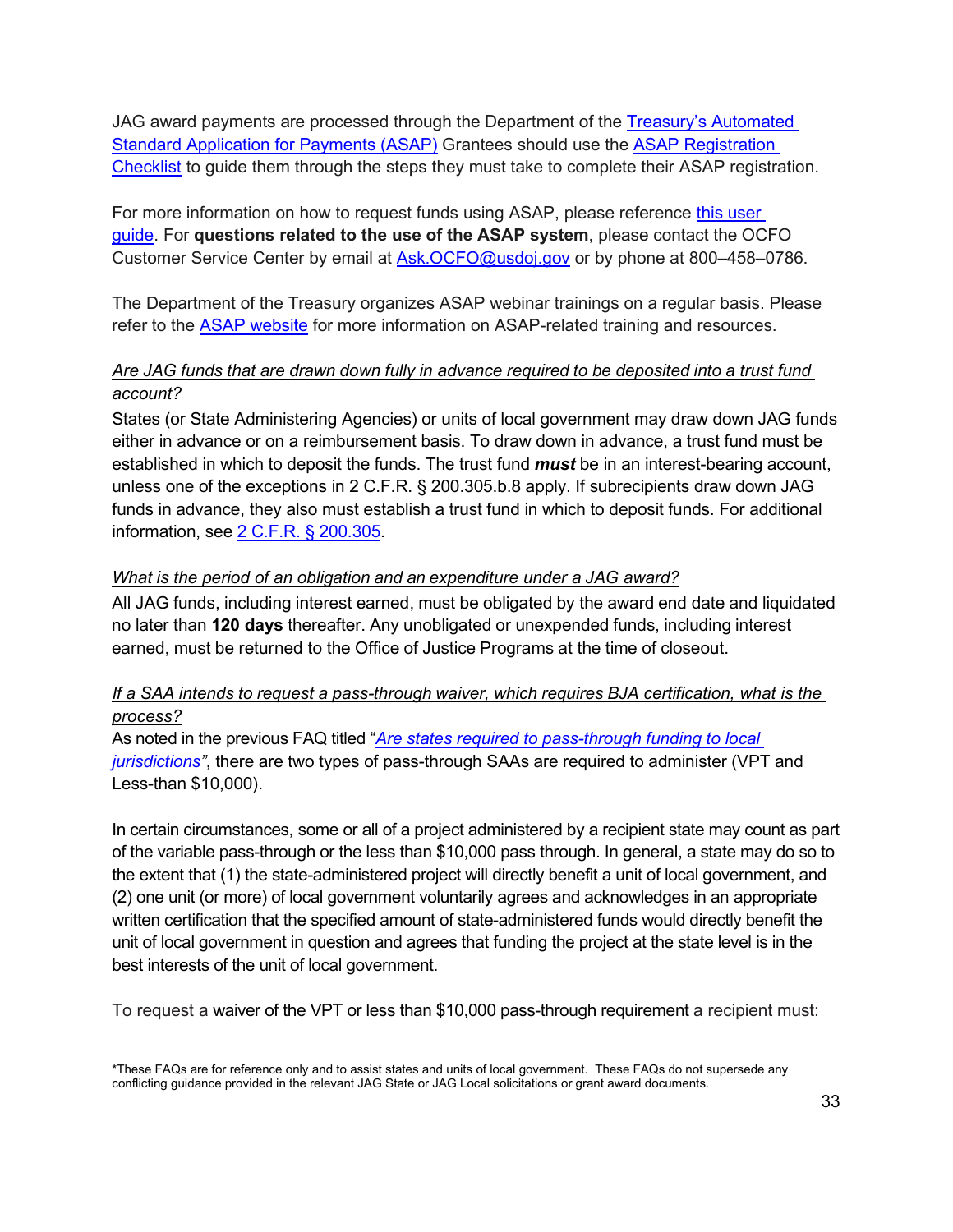- 1. Using OJP's JustGrants system, submit a "Programmatic Costs" Grant Award Modification (GAM), marked "Other" and with "JAG – Pass-Through Waiver" typed in the available text box.
- 2. Attach to the GAM a letter, on the letterhead of the recipient jurisdiction and signed by the recipient's "authorized representative" for the particular JAG award in question, that:
	- (a) Provides a summary of the project(s) and stipulates the project(s) will directly benefit one or more units of local government; and
	- (b) Lists one or more units of local government that agrees funding of the project is in the best interest of the unit of local government.

# *Can state JAG funds be utilized for criminal justice planning purposes after any administrative funds are subtracted and all pass-through (variable pass-through and less than \$10,000) requirements have been satisfied?*

States are strongly encouraged to use JAG funding in support of an existing statewide strategic plan. An applicant state should attach a current version of the state strategic plan to its application, if one exists.

Training and technical assistance (TTA) is available from [BJA's TTA providers t](https://bjatta.bja.ojp.gov/)o assist states with the development of their strategic planning process and plan.

To help ensure that states consider the impact of JAG funding decisions across the entire criminal justice system, BJA strongly encourages each state to bring all criminal justice system stakeholders together in the strategic planning process. The strategic planning process should include local governments and representatives of all segments of the criminal justice system, including judges, prosecutors, law enforcement personnel, and corrections personnel, as well as providers of indigent defense services, victim services, juvenile justice delinquency prevention programs, community corrections, and reentry services. For more information, see the [National](https://www.ncja.org/strategic-planning)  [Criminal Justice Association website.](https://www.ncja.org/strategic-planning)

#### <span id="page-33-0"></span>*What is the process for modifying budgets under JAG?*

If your agency would like to modify its JAG budget, email your Grant Manager with the details of all requested changes. Your grant manager will help you determine if a Grant Award Modification (GAM) must be submitted in JustGrants. If a GAM is deemed necessary, a Programmatic Cost Change GAM must be submitted with supporting justification that indicates the reason the modification is requested, as well as a revised budget worksheet and budget narrative. All reporting requirements must be met in order for the GAM to be approved. The assigned BJA Grant Manager listed in JustGrants, and the full JAG Grant Manager listing can be found on the [BJA Website:](https://bja.ojp.gov/contact-us)